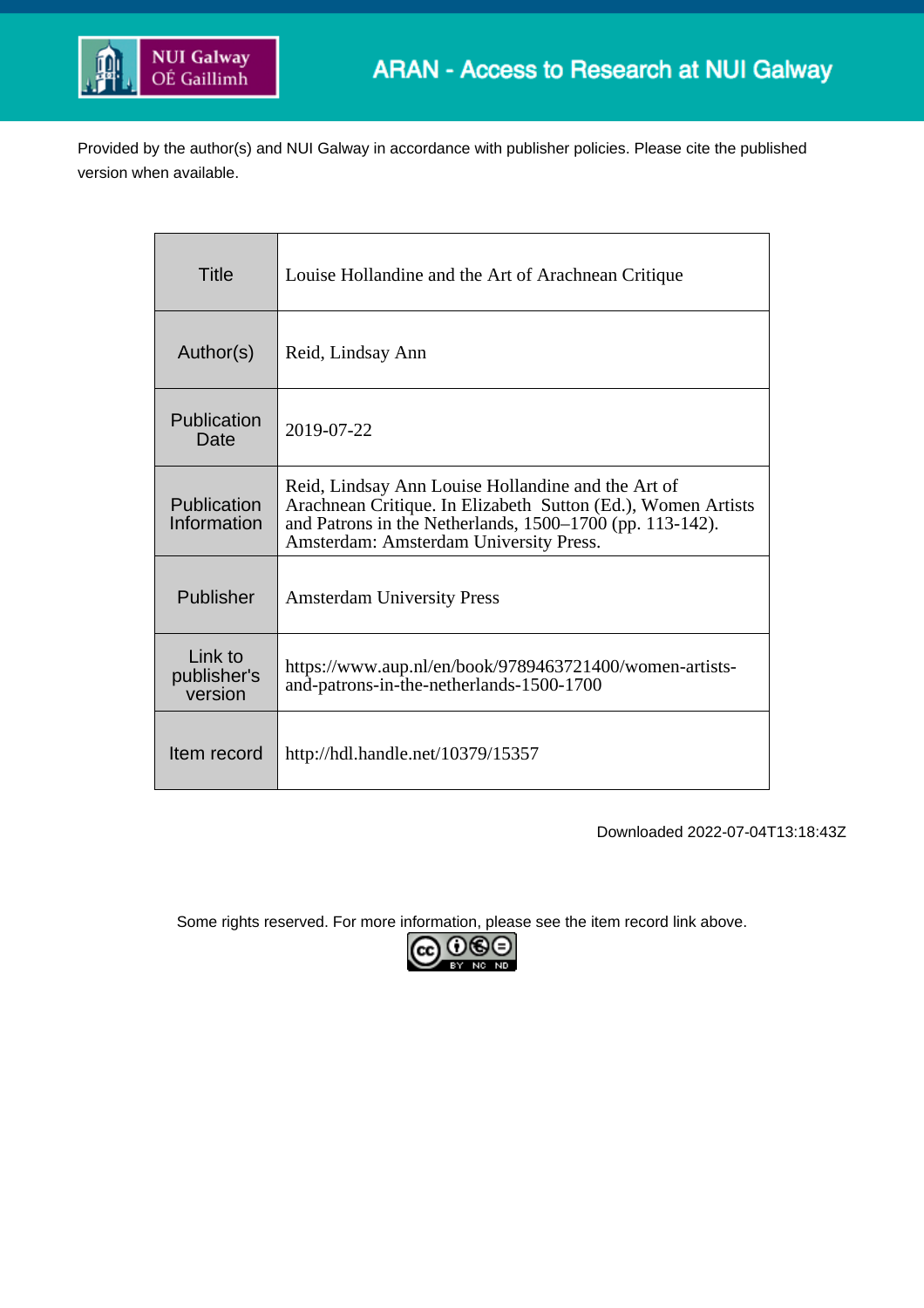#### **Louise Hollandine and the Art of Arachnean Critique**

Lindsay Ann Reid

Louise Hollandine (1622-1709), granddaughter to Britain's King James I (1566-1625) and "scion of the most staunchly Protestant branch of the Stuart dynasty" was born in The Hague.<sup>1</sup> It was in this city that her parents, Frederick V, Elector Palatine and short-lived King of Bohemia (1596-1632) and Elizabeth Stuart (1596-1662), dwelt in exile following their flight from Prague in  $1620<sup>2</sup>$  When Louise Hollandine is now remembered at all, it is usually for her intrepid social and religious transformation in the late 1650s from Protestant princess to runaway Catholic nun and eventual Abbess of Maubuisson in Paris.<sup>3</sup> Yet she was also an artist, as we are reminded by a youthful self-portrait in which the princess meaningfully presents herself with a mahlstick in hand (fig. 1). Having received her childhood education primarily at her family's *Prinsenhof*, or nursery palace, in Leiden, Louise Hollandine is reputed to have begun drawing lessons at the age of six. Later, along with a number of her many siblings, she advanced her studies under the tutelage of Gerard van Honthorst (1590- 1656).<sup>4</sup> As the *Memoirs* of her younger sister Sophia of Hanover (1630-1714) detail, Louise Hollandine "completely devoted herself to painting" in her youth, and "so great was her talent that she could capture peoples' likeness without them having to sit for her."<sup>5</sup> What is more, as a second self-portrait indicates, she continued these artistic pursuits even after taking the veil (fig. 2).

[Insert Figure 1. Louise Hollandine, *Self Portrait*, c. 1640-1655, oil on panel, Collection RKD-Netherlands Institute for Art History, The Hague.]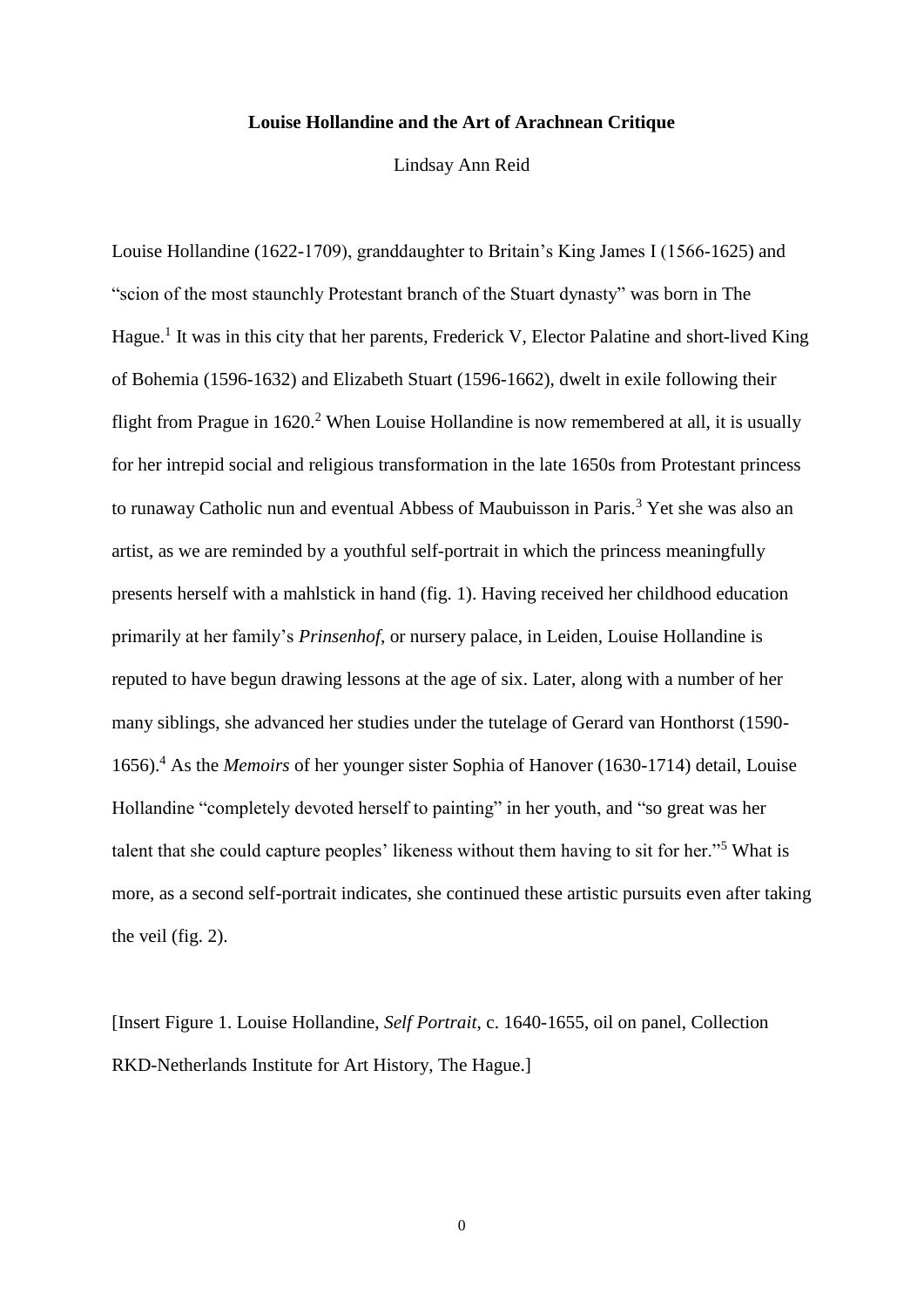[Insert Figure 2. Louise Hollandine, *Self Portrait of Louise Hollandine Palatine as Benedictine Nun*, c. 1659-1709, oil on canvas, Collection RKD-Netherlands Institute for Art History, The Hague.]

Although relatively few extant works can be definitively attributed to her, Louise Hollandine's reputation amongst her own contemporaries as an artist of considerable talent is flatteringly memorialized in "Princesse Löysa Drawing," the text of which I reproduce in full at the close of this chapter.<sup>6</sup> Penned by Richard Lovelace  $(1617-1657)$ —"one of the most traditionally cavalier of cavalier poets" and a figure much celebrated as a "handsome lover, courageous warrior, and consummate lyricist"—this poem was first printed in *Lucasta* of 1649, though it may well have been composed several years prior to that date.<sup>7</sup> This littleremarked 53-line paean to Louise Hollandine's artistic skill is an Ovidian aficionado's delight.<sup>8</sup> It reworks, in surprising and nuanced ways, the mythological weaving contest between Arachne and Minerva from Book 6 of the ancient Roman *Metamorphoses*, an episode that has been regularly hailed as one of "the most substantial examples of Ovid's treatment of artistic creation and reception."<sup>9</sup>

"Princesse Löysa Drawing" frames Louise Hollandine in neo-Arachnean terms as a creator among women and a seemingly proto-feminist critic of classical tradition. Lovelace's descriptions of the mythological images issuing from "bright *Löysa's* pencills" in this early modern text owe much to Ovid's anterior portrayal of Arachne's artwork (which, in turn, takes as its subject "caelestia crimina," or heavenly crimes, involving acts of coercion, deception, and violence perpetrated by the oversexed pantheon of Olympian deities).<sup>10</sup> My ensuing consideration of this English poem and its relationship to Louise Hollandine's known Ovidian paintings, *The Daughters of Cecrops* (fig. 3) and *Vertumnus and Pomona* (fig. 4), falls into four parts. I first establish something of the broader social contexts in which both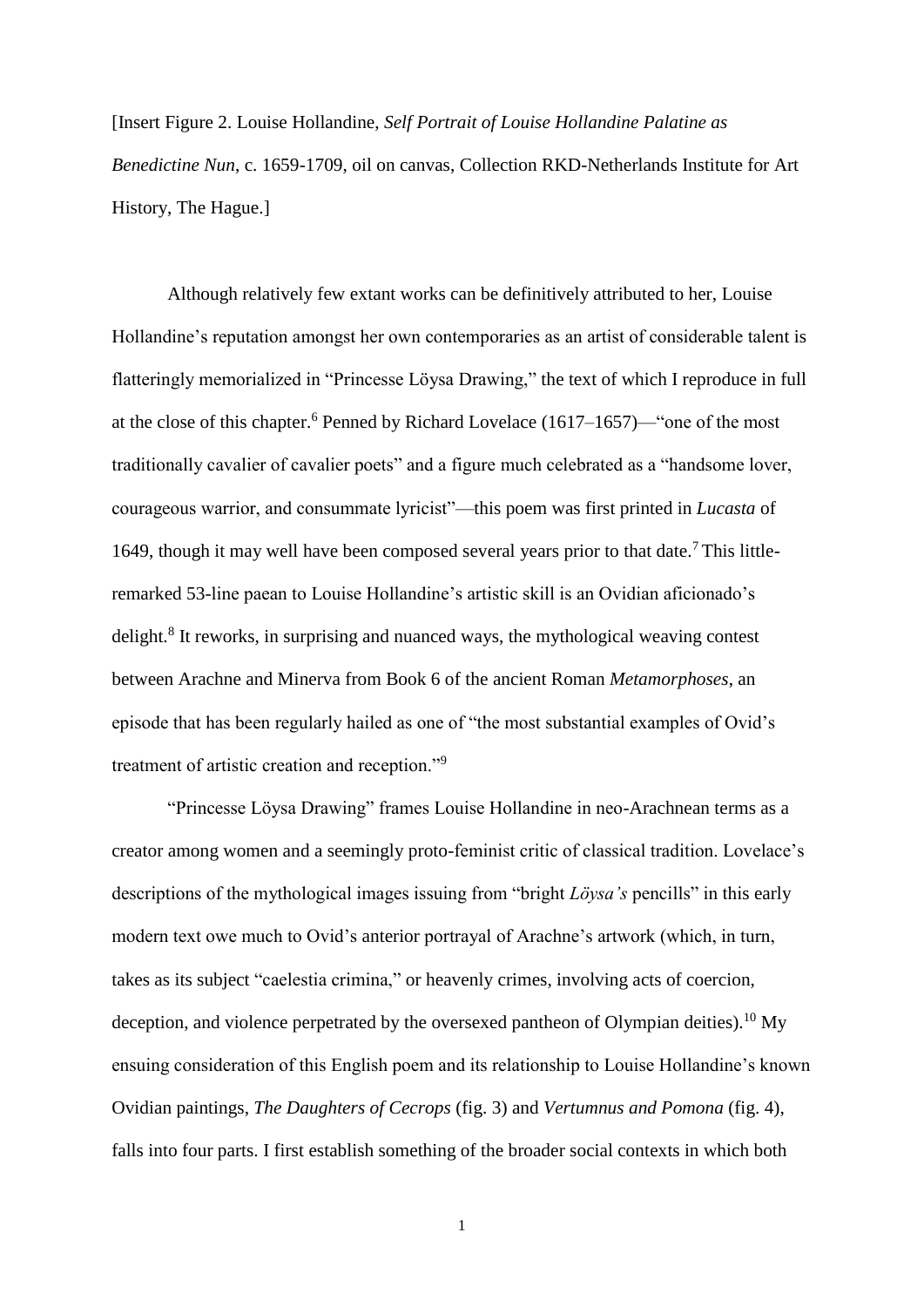Louise Hollandine and Lovelace operated. In so doing, I raise the tantalizing possibility that the poet may have based "Princesse Löysa Drawing" on actual, real-life encounters with the Princess Palatine and/or her work—a connection that would add undeniable piquancy to his ekphrastic depiction of her Ovidiana. My second section turns to a more detailed analysis of Lovelace's classical intertextuality, exploring how material from the *Metamorphoses* is appropriated and reworked in "Princesse Löysa Drawing." I subsequently call attention to the problem of disentangling art from ekphrasis and the hermeneutic tendencies of the historical Louise Hollandine from Lovelace's literary conceits. Finally, I juxtapose Lovelace's depiction of Louise Hollandine's artistry with an analysis of the two aforementioned mythological *portraits historiés* painted by the princess herself, querying the degree to which Lovelace's fictionalization aligns with the character of this amateur artist's known Ovidian pieces.

[Insert Figure 3. Louise Hollandine, *Portrait of Three Women as the Daughters of Cecrops Finding the Serpent-shaped Erichthonius*, c.1635–1709, oil on canvas, Collection RKD-Netherlands Institute for Art History, The Hague.]

[Insert Figure 4. Mary Hotchkiss after Louise Hollandine, *Called the Prince of Denmark and Elizabeth, Viscountess Mordaunt, as Vertumnus and Pomona, but more probably Henry, 1st Viscount Mordaunt and Miss Taylor*, oil on canvas, © National Trust / Peter Muhly.]

### *Historical Contexts*

As Nadine Akkerman has shown, the Bohemian exile court into which Louise Hollandine was born rapidly "transformed the Hague into a rich cultural capital," and the princess's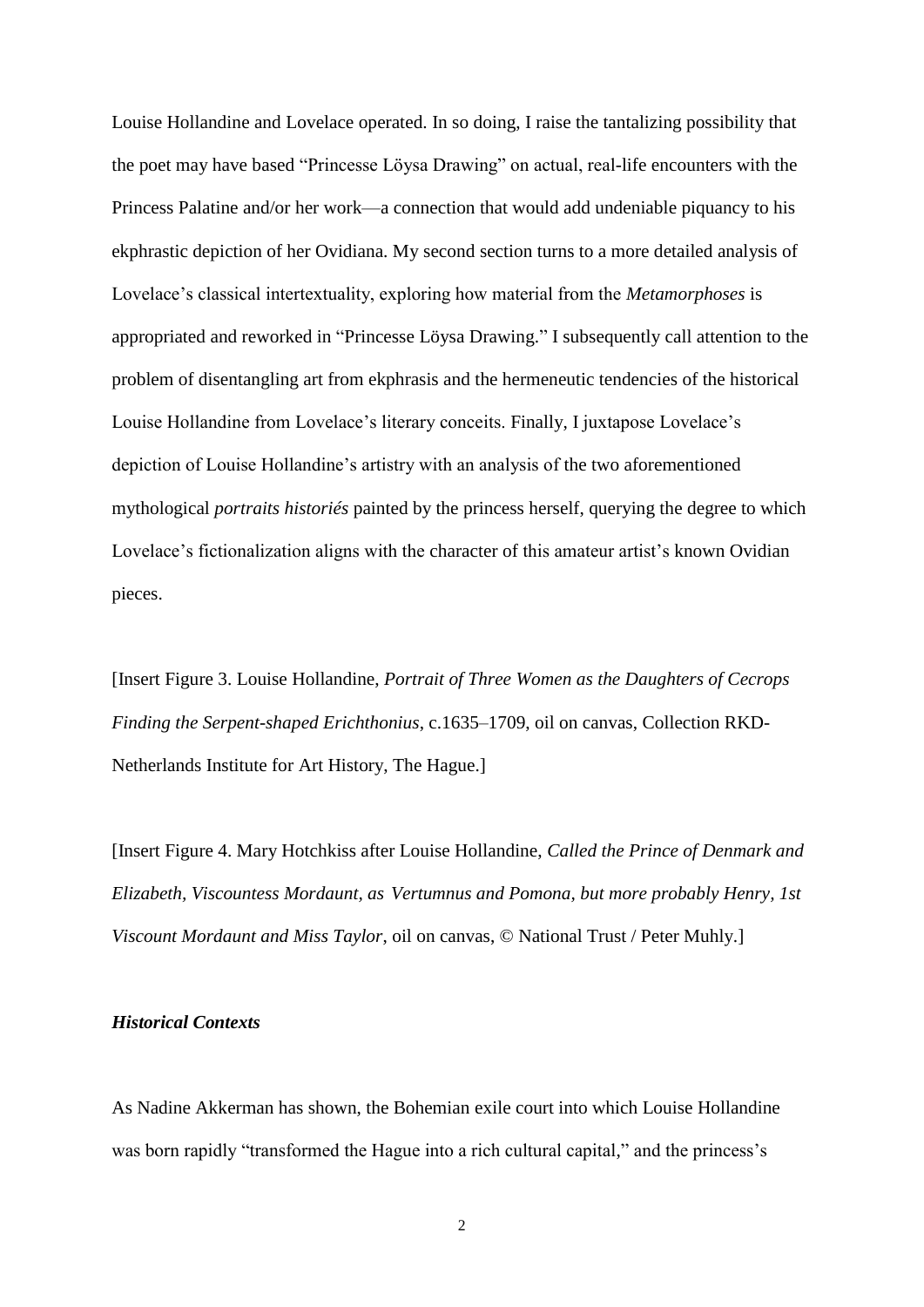family sustained a "friendly rivalry" with the neighboring court of Orange that found "expression in masques, ballets, musical performances, art, tilting, and tournaments."<sup>11</sup> It was amongst a "heady mixture of artists and scholars at the crossroads of learned Europe," then, that Louise Hollandine cultivated her intellectual and aesthetic sensibilities.<sup>12</sup> The scholarship of Elizabeth Alice Honig has helped to provide color for the more particular environment in which Louise Hollandine must have learned to draw and paint. Although Judith Leyster (1609-1669) remains the best known of the era's Dutch women artists, the widely recognized "milieu of professional artistic production" in which Leyster operated existed alongside a vibrant and remarkably populous "second world" of so-called amateur production that engaged numerous other women. This "elite milieu [was] comprised of often highly educated, highly cultivated families," including Louise Hollandine's own, "whose members' social status was often the inverse of their products' current cultural status."<sup>13</sup>

Figures like Louise Hollandine's famed teacher van Honthorst stood at the sometimes hazy intersection between the production of amateur and professional Dutch art in the seventeenth century. After making a name for himself in Rome between approximately 1616 and 1620 (where he developed his distinctive Caravaggesque techniques and was dubbed "Gherardo della Notte"), this Utrecht native returned to the Netherlands and quickly began attracting the attention of both local and international patrons and collectors. His growing popularity was such by the late 1620s that van Honthorst was invited to England by Louise Hollandine's uncle, Charles I (1600-1649), where he produced *King Charles I and His Wife Queen Henrietta Maria as Apollo and Diana* (1628). Van Honthorst was subsequently engaged by the British monarch to paint *The King and Queen of Bohemia and Their Children*  $(1630).$ <sup>14</sup> This was not the only time that members of the Bohemian exile court would serve as van Honthorst's subjects: in addition to a multitude of single portraits featuring Louise Hollandine, her parents, and her siblings, van Honthorst also executed further group portraits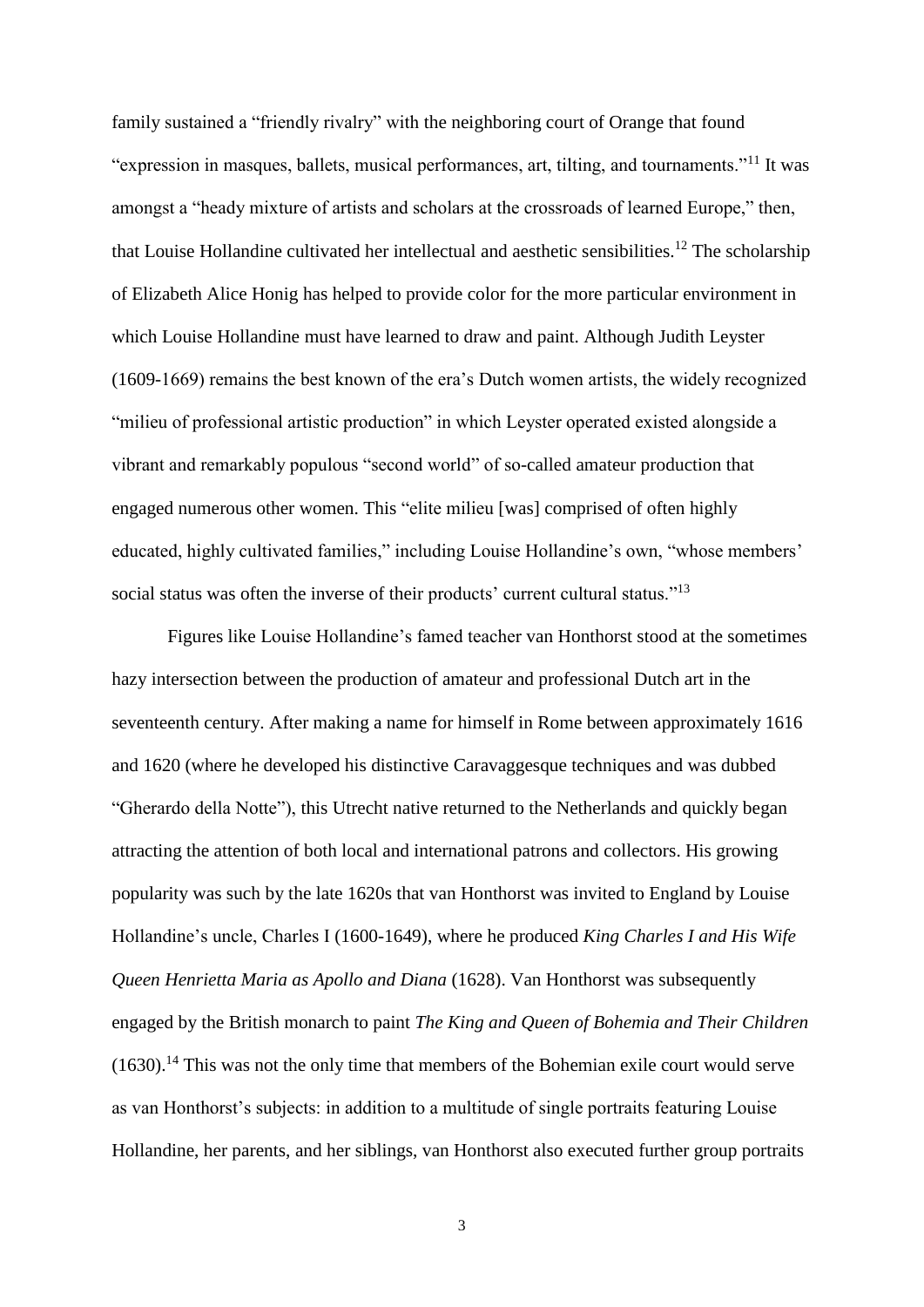of the family, as exemplified by *The Four Eldest Children of the Queen of Bohemia* (1631) and *The Triumph of the Winter Queen* (1636). Along with receiving such prestigious commissions, van Honthorst was a teacher. By the mid-1630s, he was operating large studios in both Utrecht and The Hague where many professional pupils trained, and he also provided instruction to numerous amateur artists. As C.H. Collins Barker put it, his "position as a drawing master to the royal ladies is well known," and Louise Hollandine "seems to have been one of the most successful of his pupils."<sup>15</sup> Two centuries later, their relationship would be recollected, and perhaps somewhat romanticized, by Hendrik Jacobus Scholten (1824- 1907) in *Gerard van Honthorst Showing the Drawings of His Pupil Louise of Bohemia to Amalia van Solms* (fig. 5).

[Insert Figure 5. Hendrik Jacobus Scholten, *Gerard van Honthorst Showing the Drawings of His Pupil Louise of Bohemia to Amalia van Solms*, 1854, oil on panel, Rijksmuseum, Amsterdam.]

Though English, Lovelace's own personal connections with the Low Countries appear to have been manifold. His Kentish father, Sir William Lovelace the Younger (1584-1627), had, as was noted in a petition of 1629, "served about thirty yeares in  $y<sup>e</sup>$  warres" prior to his death in the Siege of Grol (i.e. Groenlo).<sup>16</sup> That William Lovelace's wife and young family may have accompanied him during his continental military exploits is suggested by a reference in his widow's will, in which she bequeathed to her eldest son Richard her "beste suite of diaper, which [she] made in the Low Countries."<sup>17</sup> C.H. Wilkinson has even ventured the possibility that the poet may have been born in Holland rather than his family's native Kent.<sup>18</sup> Later in life, after receiving an MA from Gloucester Hall, Oxford in 1636, Lovelace is said to have "retired in great splendor to the Court," where he was "taken into the favour" of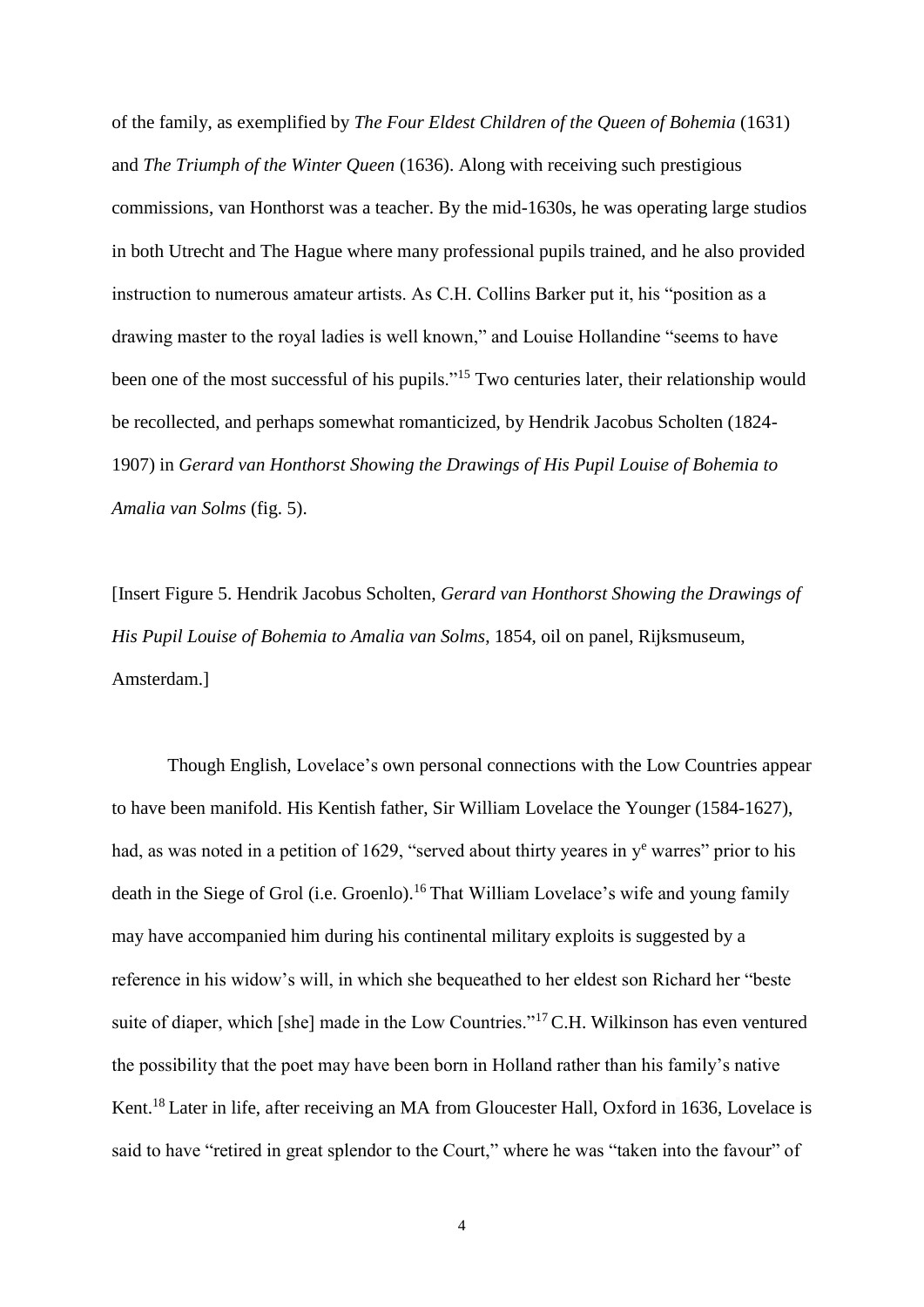George Going (1608-1657).<sup>19</sup> Rising to the rank of Captain, he went on to pursue a military career under Goring's influence (and sometimes direct command), which seems to have repeatedly placed him back in Holland during the 1640s.

In "A Register of Friends" (c. 1675), Thomas Stanley (1625-1678), a relation of Lovelace's and patron to numerous cavalier poets, remarked of his cousin's continental military service that "During our Civill Wars" the "boldly-Loyall" Lovelace had been largely "confin'd to peace" yet was "Expos'd to Forrein Wars, when ours did cease."20 Others amongst Lovelace's contemporaries made more definitive references to his Dutch affiliations. An anonymously published poem of 1659 entitled "An Elegy, Sacred to the Memory of My Late Honoured Friend, Collonell Richard Lovelace" declares, for instance, that "*Holland* and *France* have known his nobler parts, / And found him excellent in Arms, and Arts."<sup>21</sup> And a piece by John Tatham (fl. 1632–1664) written sometime prior to 1645 and later printed in *Ostella* (1650), is pertinently titled "Upon my Noble Friend, Richard Lovelace Esquire, His Being in Holland."<sup>22</sup> We can assume with reasonable confidence that Lovelace spent some of this time in The Hague, where he may well have come into the orbit of the unmarried, 20 something (and as-yet-still-Protestant) Louise Hollandine, as well as her extensive family.

That Lovelace would have rubbed elbows with members of the Bohemian exile court during the 1640s comes as little surprise, given his pedigree and personal connections. He seems to have had social ties to the court of Elizabeth Stuart's brother Charles I dating back to his youth. A 1631 warrant in the Public Record Office documents the teenaged Lovelace's honorary appointment as "A Gent Wayter extraordinary" to the British monarch.<sup>23</sup> And in *Athenae Oxonienses* (1692), Anthony à Wood (1632-1695) reported that an intervention by one of the ladies of Charles I's wife Henrietta Maria (1609-1669) may have facilitated Lovelace's precociously early receipt of his MA degree:

In 1636 when the King and Queen were for some days entertained at *Oxon*, he was, at the request of a great Lady belonging to the Queen, made to the Archb. of *Cant.* then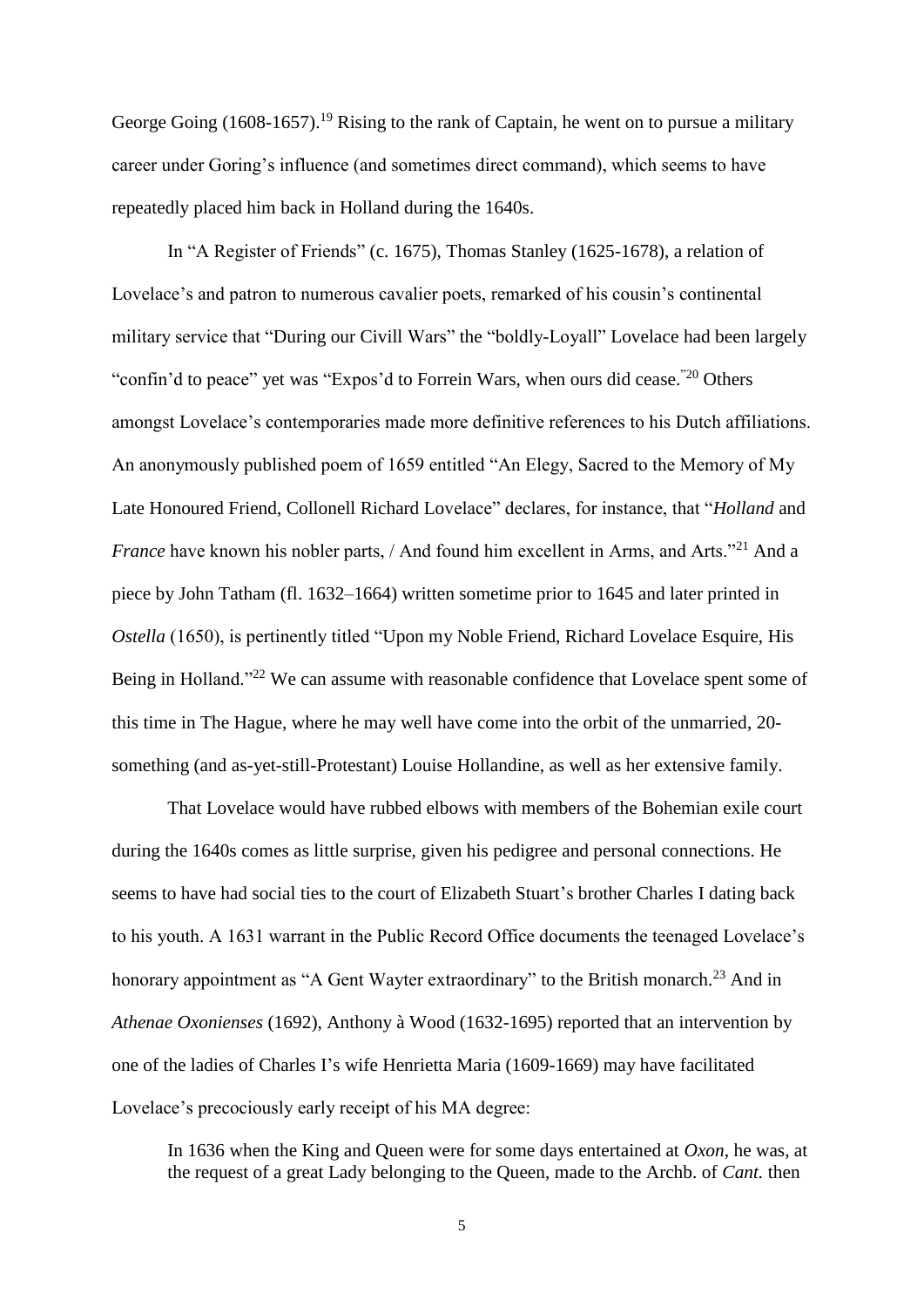Chancellor of the University, actually created, among other persons of quality, Master of Arts, tho but of about two years standing. $^{24}$ 

Furthermore, Lovelace's own associate and mentor Goring, who spent much of the 1630s in The Low Countries (sometimes fighting alongside Louise Hollandine's brother Rupert), is said to have known the Princess Palatine "throughout her teen years" and, in fact, to have "engaged in some form of flirtation" with her.<sup>25</sup>

The seventeenth century has been aptly described as "pre-eminently an age of portraiture, both in literature and the visual arts," and it is worth observing that "Princesse Löysa Drawing" was neither Lovelace's sole commemoration of a member of Charles I's royal family, nor was it the only early modern English poem to feature Louise Hollandine as its subject.<sup>26</sup> Indeed, there are several roughly contemporaneous literary pieces with which "Princesse Löysa Drawing" might be productively compared and contrasted. A poem by Lovelace included in the multi-authored collection *Musarum Oxoniensium Charisteria pro Serenissima Regina Maria* (1639), for instance, laments the "new-borne Funerall" of Louise Hollandine's cousin Catherine, the daughter of Charles I and Henrietta Maria who lived for a single day.<sup>27</sup> Furthermore, Sophia of Hanover's *Memoirs* recall that James Harrington (1611- 1677) once "compose[d] verses comparing her [sister] to an artist who, angry at being unable to paint the lather on a horse, hurls the brush at the canvas and, by this lucky stroke, achieves a perfect rendering of the horse's frothy coat," and, at the century's close, Jane Barker (1652- 1732) addressed a more sober if similarly flattering poem to Louise Hollandine (who was, by then, the longstanding Abbess of Maubuisson). <sup>28</sup> Moreover, the concerns with the *paragone* underpinning Lovelace's "Princesse Löysa Drawing" resonate with a number of other pieces in the cavalier poet's canon. We might consider, for example, "Upon the Curtaine of Lucasta's Picture, It Was Thus Wrought" or the two ekphrastic poems that Lovelace addressed to Peter Lely (1618-1680), a Dutch transplant who made a significant impact upon English visual culture in the mid-seventeenth-century: "To My Worthy Friend Mr. Peter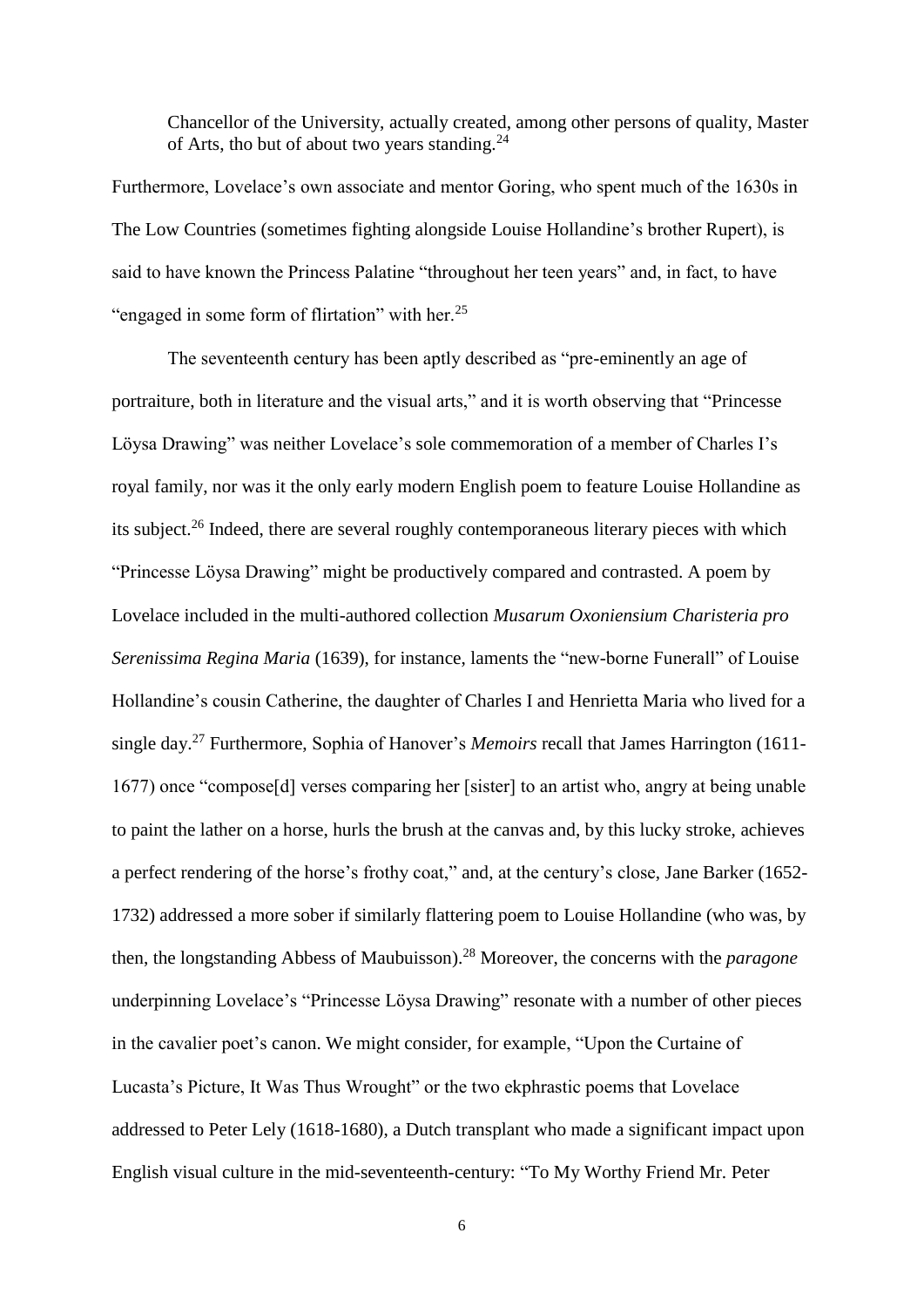Lilly: On that Excellent Picture of His Majesty, and the Duke of Yorke, Drawne by Him at Hampton-Court" (a piece first published along with "Princesse Löysa Drawing" in *Lucasta* of 1649) and "Peinture: A Panegyrick to the Best Picture of Friendship Mr. Pet. Lilly" (which appeared a decade later in Lovelace's *Posthume Poems* of 1659).

[Insert Figure 6. Gerard van Honthorst, *Meleager and Atalanta*. c. 1625-1655, chalk drawing, Rijksmuseum, Amsterdam.]

Of particular interest for this discussion is Lovelace's "To My Worthy Friend Mr. Peter Lilly," which takes as its subject Lely's *Double Portrait of Charles I and James, Duke of York* (1647). This has been called "one of the best-known seventeenth-century poems on a work of art" and, perhaps even the first "close *ekphrastic* analysis of a painting" in English literary tradition.<sup>29</sup> Significantly, as Claire Pace has noted, it is also "one of the few poems" of the era "devoted to a specific portrait which does more than refer to that portrait in the most general of terms."<sup>30</sup> Admittedly—and in contrast with the clear and traceable relationship between Lely's *Double Portrait of Charles I and James, Duke of York* and Lovelace's literary response to this painting—there is no *specific* set of known Ovidian drawings by Louise Hollandine that directly corresponds to the pictures ekphrastically described by the poet in "Princesse Löysa Drawing," If such drawings by the Princess Palatine did exist, however, they might have looked something like her teacher van Honthorst's sketch of another Ovidian tale, that of Meleager and Atalanta from *Metamorphoses* 8 (fig. 6). As J. Richard Judson reminds us, Louise Hollandine's prolific mentor, though perhaps more often associated today with Caravaggesque techniques and genre scenes, "was famous during the seventeenth century for his mythological and historical paintings."<sup>31</sup> And, although her own work seems to have tended more towards portraits of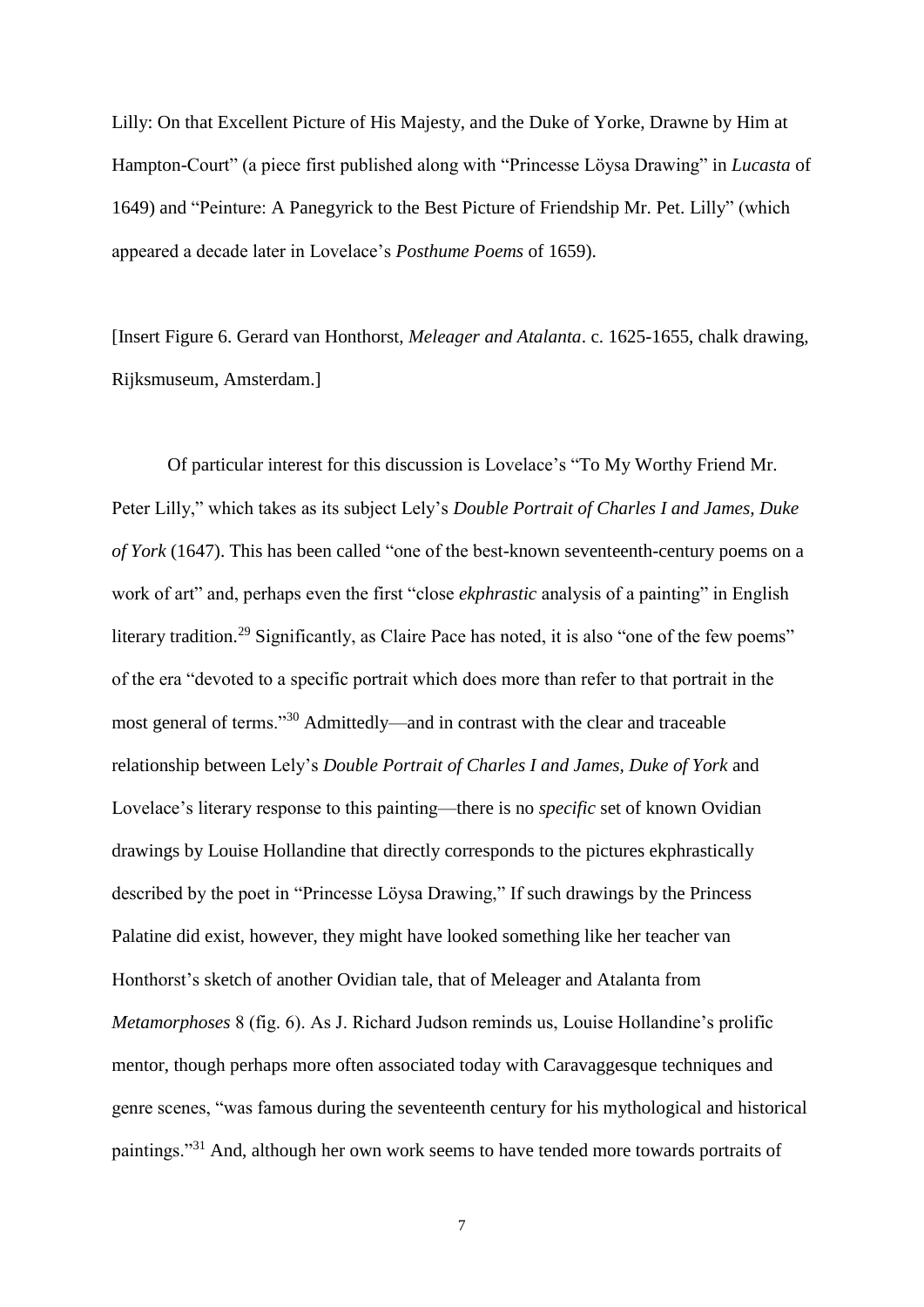family members and other aristocratic friends and acquaintances, Louise Hollandine is known to have likewise dabbled in mythological subjects. I would therefore propose that, as in Lovelace's better-known poem on Lely's painting, the remarkable sense of iconographical specificity in "Princesse Löysa Drawing" adds weight to the supposition that the latter piece may well have been analogously inspired by the cavalier poet's encounters with his subject's artwork.

# *Ovid's Arachne and Lovelace's Louise Hollandine*

Leaving aside, for the moment, the historical conceivability that Louise Hollandine crossed paths with the debonair and virtuosic Lovelace during the 1640s and that the poet's work may in some way document her artistic output, "Princesse Löysa Drawing" is also a deeply allusive literary piece: its many mythological references rely upon audiences' recognition of Arachne and Minerva's mythological weaving contest as intertext.<sup>32</sup> It is therefore worth recounting the outlines of Lovelace's Ovidian model, the *locus classicus* for this tale. Book 6 of the *Metamorphoses* opens with the Maeonian weaver Arachne, famed throughout Lydia for her artistic skill, attracting the attention of Pallas, or Minerva, patron goddess of the craft. Though Ovid's narrator avers "scires a Pallade doctam" ("you could know that Pallas had taught her"), Arachne denies it.<sup>33</sup> In fact, the Maeonian woman responds to such suggestions by defiantly calling upon Minerva to compete with her. The ensuing artistic contest between goddess and mortal is described in detail by Ovid's narrator as each weaves an iconographically weighty tapestry. Upon completion, we are told of Arachne's art: "Non illud Pallas, non illud carpere Livor / possit opus" ("not Pallas, nor Envy himself, could find a flaw in that work").<sup>34</sup> Despite—or perhaps because of—the technical perfection of what one commentator describes as Arachne's "surpassingly beautiful but strategically ill-advised"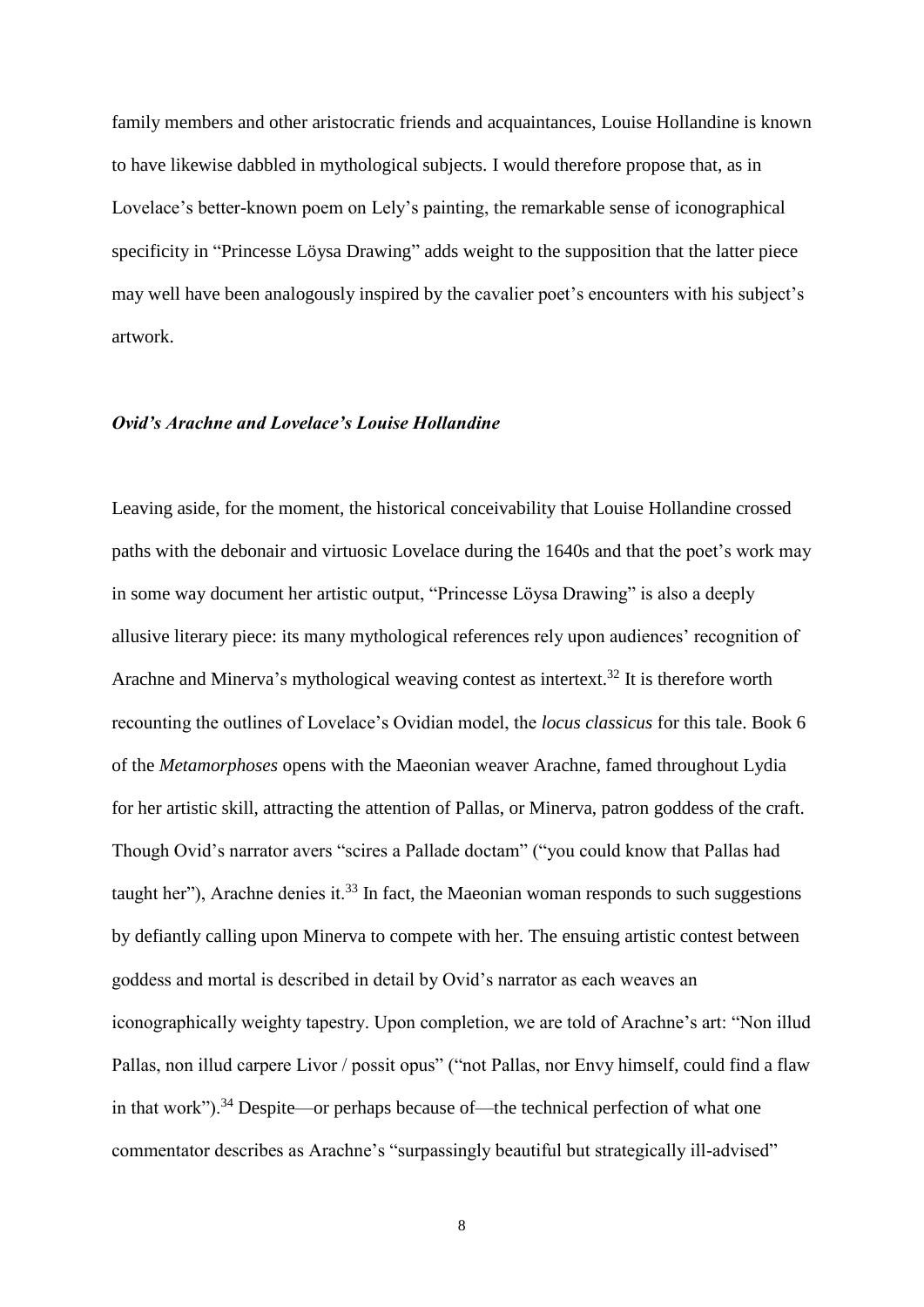tapestry, Minerva resorts to violence.<sup>35</sup> The goddess exercises her godly prerogative by beating Arachne over the head with a weaving shuttle and violently rends the artwork of her bold competitor. The Maeonian woman responds to these twinned assaults upon her person and textile by attempting to hang herself—a suicide ultimately prevented by Minerva, who, allegedly overcome by pity, transforms Arachne into a spider.

Contemporary critics of Ovid's poem have inconclusively grappled with the question of who emerges as the victor at the end of the Arachne and Minerva episode. Whereas Andrew Feldherr suggests that the weaving competition "ends in a draw," others, such as Douglas Lateiner, have been more insistent that, in fact, "Arachne wins the contest, although she loses her life."<sup>36</sup> Ovid's narrator, it has often been argued, subtly "*implies* [Arachne's] success."<sup>37</sup> Notably, the most frequently cited of the "many compelling reasons for deducing that Ovid was on Arachne's side" is the poem's lengthy ekphrastic description of her artwork.<sup>38</sup> William S. Anderson's influential assessments of Arachne's and Minerva's respective textiles have definitively shaped readings of *Metamorphoses* 6 over the past fifty years. Minerva's tapestry is, in Anderson's estimation, meant to be understood as "a perfect piece of Classicistic art, structurally balanced and thematically grandiose, in support of the established order":

In the center of twelve gods, six on either side, Jupiter presides over a dispute between Minerva and Neptune. First, Neptune performs a miracle in order to establish his claim upon Athens. Then, Minerva brings out of the earth the olive. We may reasonably assume that, just as the judging gods are symmetrically arranged around Jupiter, so the disputants are disposed on either side of the center. To complete the symmetry, Minerva wove for each corner an admonitory panel to show what happened to others who challenged gods; and then she framed the whole in a border of olive leaves.<sup>39</sup>

Anderson contrastingly describes Arachne's output as "a swirl of divine figures in unedifying situations, one god after another gratifying his lust for a human woman." Remarking that "[t]here is no apparent structure to the tapestry, which consists of nine affairs of Jupiter, six of Neptune, four of Apollo, and one each of Liber and Saturn," he submits that Ovid's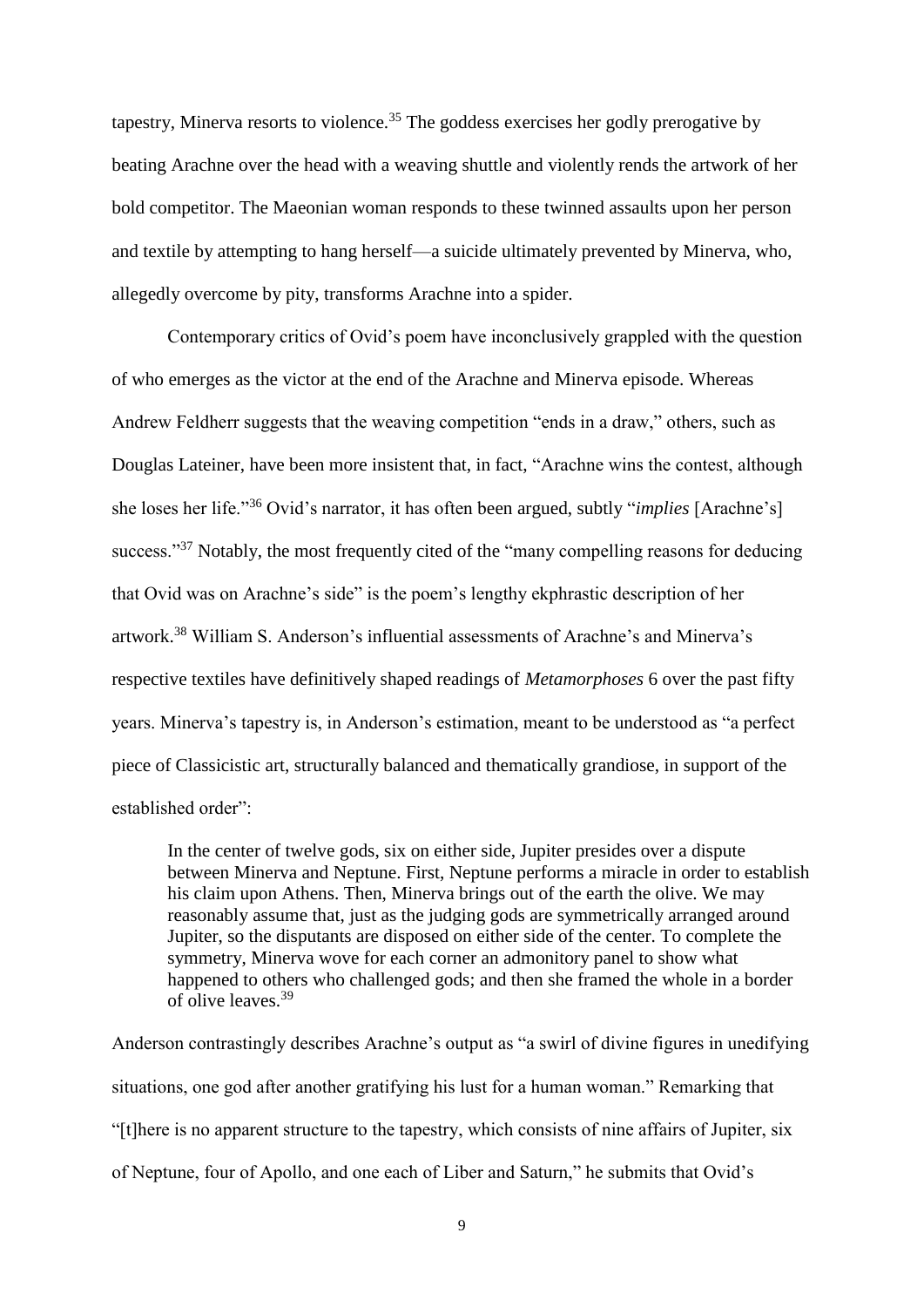juxtaposition of Minerva's and Arachne's textiles creates "a cumulative effect, much as Baroque paintings do by contrast with neatly arranged masterpieces of Raphael."<sup>40</sup>

Derivative, neo-Andersonian evaluations permeate the scholarly literature on this Ovidian tale, and critics have often made the further move of reading Arachne's tapestry as *mise en abyme*, thereby directly aligning the Maeonian weaver's visual aesthetic with Ovid's own poetics. It is, after all, the creative potential of chaos itself upon which both the *Metamorphoses* and Arachne's epitome are founded. Lateiner, for example, opposes Minerva's "balanced, stiff and symmetrical scheme" with the "swirling lack of formal structure and […] fluidity" of "Arachne's masterpiece [that] reminds one of Ovid's poem," and Leonard Barkan similarly argues:

In contrast to the discrete classicism of Minerva's tapestry, Arachne piles stories helter-skelter together […] so that they flow in a seamless mass, joined not by the logic of cause and effect or of morality but by the thread of metamorphosis itself. It requires no great leap of the imagination to see in Arachne's tapestry all the elements of Ovid's own poetic form in the *Metamorphoses*, which is, after all, a poem that eschews a clear narrative structure and rather creates a finely woven fabric of stories related via transformation.<sup>41</sup>

It is not only the aforementioned stylistic analogies noted by Lateiner, Barkan, and others that have fuelled the current critical consensus regarding Arachne's Ovidianism (or, alternatively put, Ovid's own Arachnean bent). Rather, it is also their shared subject matter. Many of the same stories taken up by Arachne are recounted elsewhere in Ovid's poem, therefore drawing audiences' attention, as one critic has put it, to "where the warp of this myth intersects with the weft" of other tales in the *Metamophoses*. 42

The tale of Arachne and Minerva's strife in *Metamorphoses* 6 is not simply a tale of artistic rivalry or a goddess's struggle for reverence. Rather, it is also deeply concerned with the lopsided power dynamics and the sinister sexual politics of mythological tradition. In response to Minerva's textile, which emphasizes the goddess's own prior conquests as well as the unfortunate fates of presumptuous mortals, Arachne's weaving conversely represents an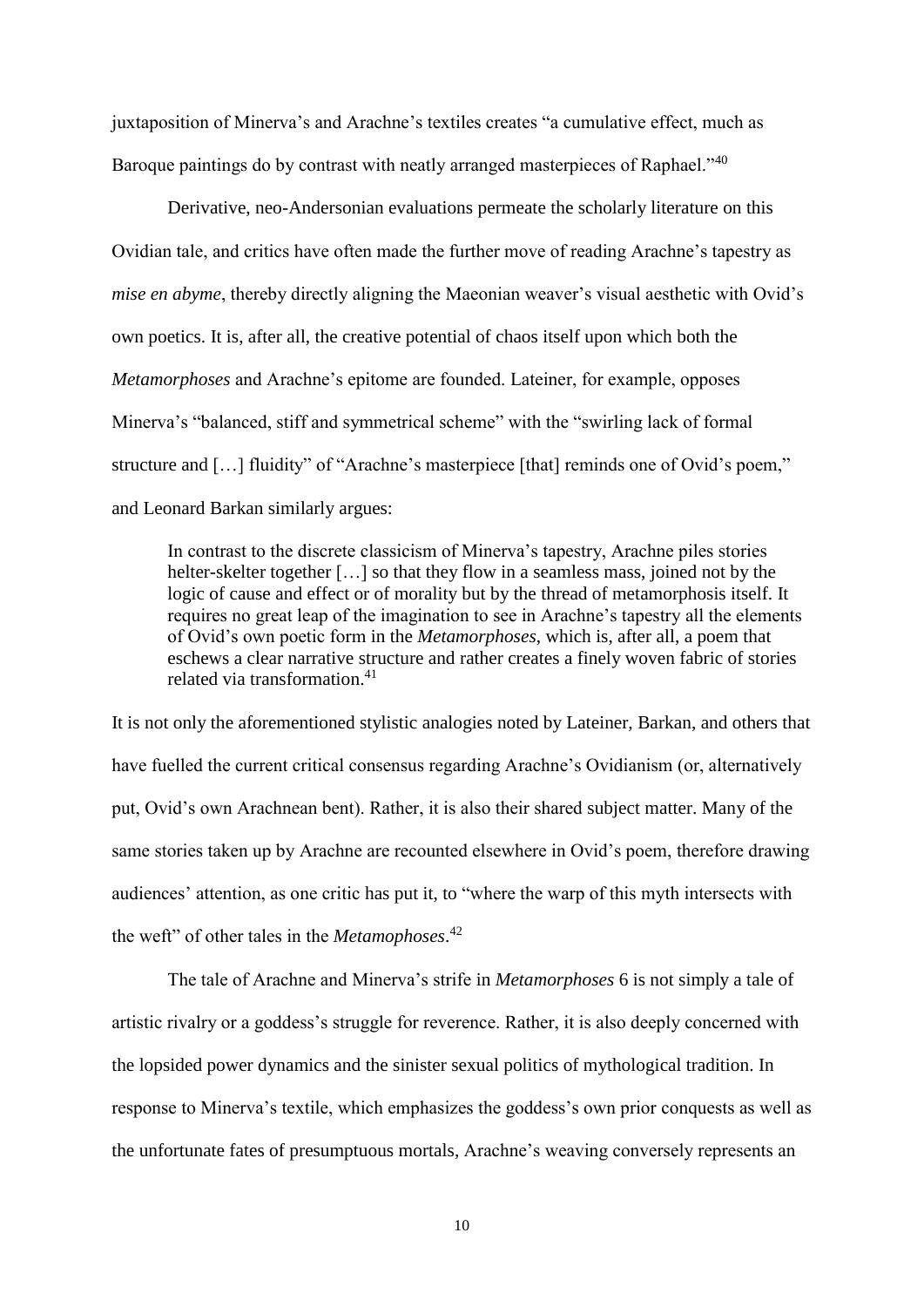eddy of twenty-one mythological rape scenes. The divine justice championed in Minerva's design is thus queried and destabilized in Arachne's composition. Gods including Jove, Neptune, Apollo, Bacchus, and Saturn are shown predatorily abducting and violating woman after woman. It is little wonder that Arachne's critique of the male deities through a chaotic grouping—one that highlights their systematic exploitation of female bodies and implicit stifling of female creativity, voices, and viewpoints—has been identified as a potentially subversive "countercultural account."<sup>43</sup> Such assessments also square nicely with dominant readings of Ovid himself as "a comic innovator of glittering flippancy" and a poet who often invoked gendered perspectives to "deflat[e], dynamit[e], and generally outrag[e] the accepted ideas, ideals, and heroes of his day."<sup>44</sup>

Patricia J. Johnson has used the term "performative ekphrasis" to describe how the weaving contest in *Metamorphoses* 6 combines "a detailed representation of the conditions of artistic performance […] with descriptions of the art produced under those conditions." Such performative descriptions, she argues, function "in essence as […] double narrative[s], comprising an ekphrastically described artwork and a narrative of the moment and circumstances of its creation."<sup>45</sup> This same emphasis on representing *process* as well as *product* infuses Lovelace's derivative "Princesse Löysa Drawing," which likewise "encourages consideration of the conditions under which art comes into being in the world."<sup>46</sup> Replicating the actions of Arachne, the Princess Palatine in "Princesse Löysa Drawing" is depicted in the act of provocatively translating the mythological tales of literary tradition into a new, specifically visual medium. And, like Arachne before her, Lovelace's Louise Hollandine is overtly posited as a reworker of *Ovidian* mythography: her subjects include Echo and Narcissus (*Metamorphoses* 3), Pan and Syrinx (*Metamorphoses* 1), Ariadne and Theseus (*Metamorphoses* 8), Iphis and Anaxerete (*Metamorphoses* 14), Apollo and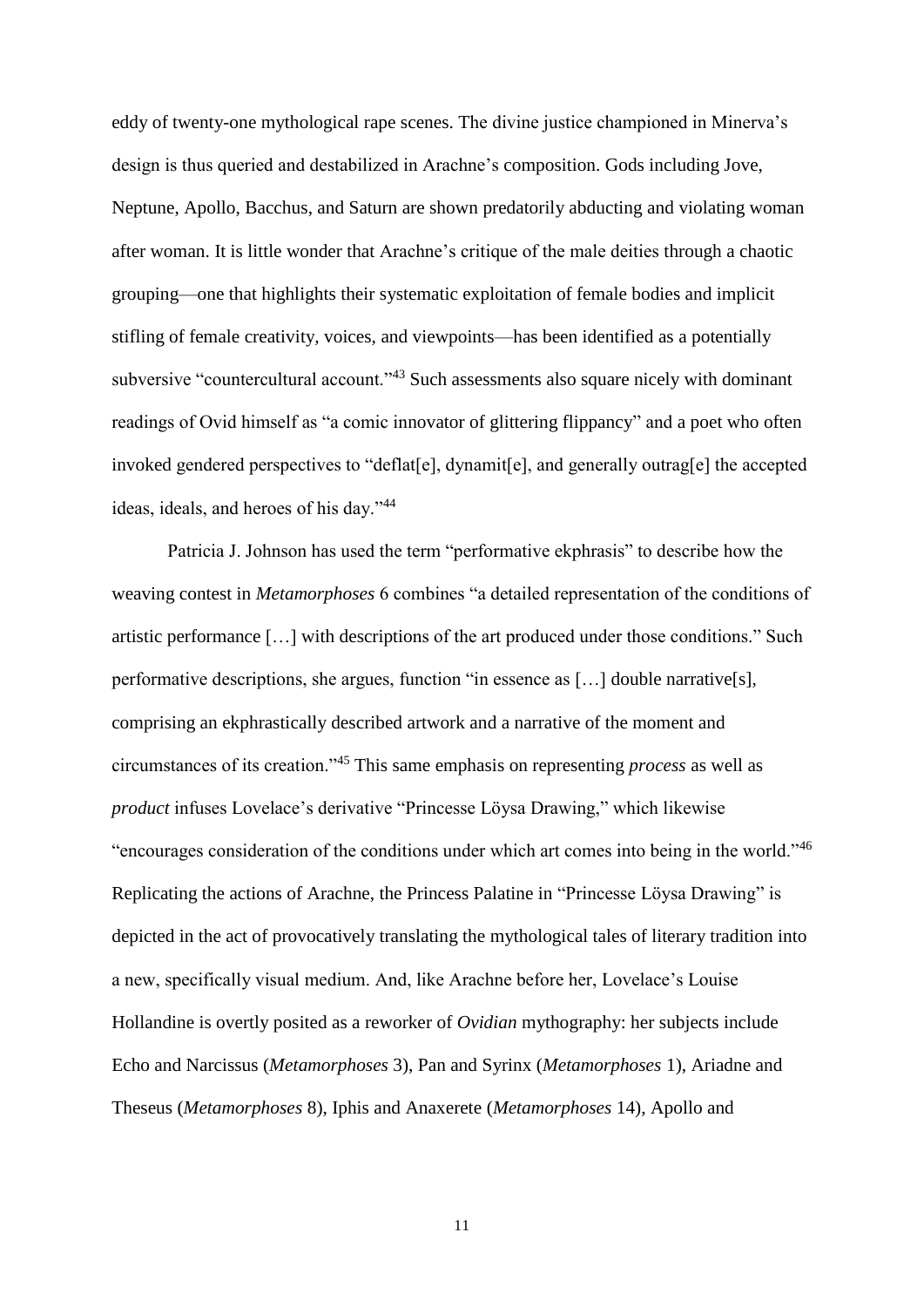Leucothoë (*Metamorphoses* 4), Apollo and Daphne (*Metamorphoses* 1), and Venus and Adonis (*Metamorphoses* 10).

Whereas the classical conflict evoked in Lovelace's early modern poem centered on Arachne's clash with Minerva, a new set of contestants vie for hermeneutic—and, by extension, narrative—authority in "Princesse Löysa Drawing." The palpably Arachnean Louise Hollandine (who, at first glance, seems, like her Ovidian antecedent, to be "*Minerva* in Epitomy") is here pitted against the "winged wagge" Cupid (whom she also resembles) and her "pencills" juxtaposed with this god's lust-inducing "darts."<sup>47</sup> Moreover, unlike the competition of *Metamorphoses* 6, whose winner remains provocatively ambiguous, there *is* a clear victor in Lovelace's derivative contest*.* Louise Hollandine's artistic skill is ultimately able to "enliveth more / Beauties, then [Cupid's arrows] destroy'd before."<sup>48</sup> Even Venus, the contest's internal arbiter, must admit that her own son looks "Uselesse" and his efforts decidedly "vaine" in contrast to the dominant Princess Palatine with her commanding creative capabilities.<sup>49</sup> In a declaration of Louise Hollandine's obvious victory, Lovelace's Venus thus "Unedge[s] all [Cupid's] Arrowes" and "riv[es] the Wood" of her son's bow "in two" in a move that perceptibly echoes Minerva's decision to viciously rip apart her rival's tapestry at the end of the corresponding Ovidian episode.<sup>50</sup>

As in *Metamorphoses* 6, the Princess Palatine's Ovidian artwork in Lovelace's poem seem calculated to emphasize the ways in which Cupid's "fond Artillerie" has, in fact, traditionally caused more devastation than love.<sup>51</sup> And yet, instead of merely commenting upon this fact, the seemingly—and perhaps superficially—empowered female artist in "Princesse Löysa Drawing" is depicted expanding the purview of Arachnean critique. Like Arachne, Lovelace's princess samples from and rewrites the *Metamorphoses* in miniature via her visual artwork. But whereas Louise Hollandine's mythological antecedent pointedly offered a meta-critique of classical tradition's erotic economy via a relatively straightforward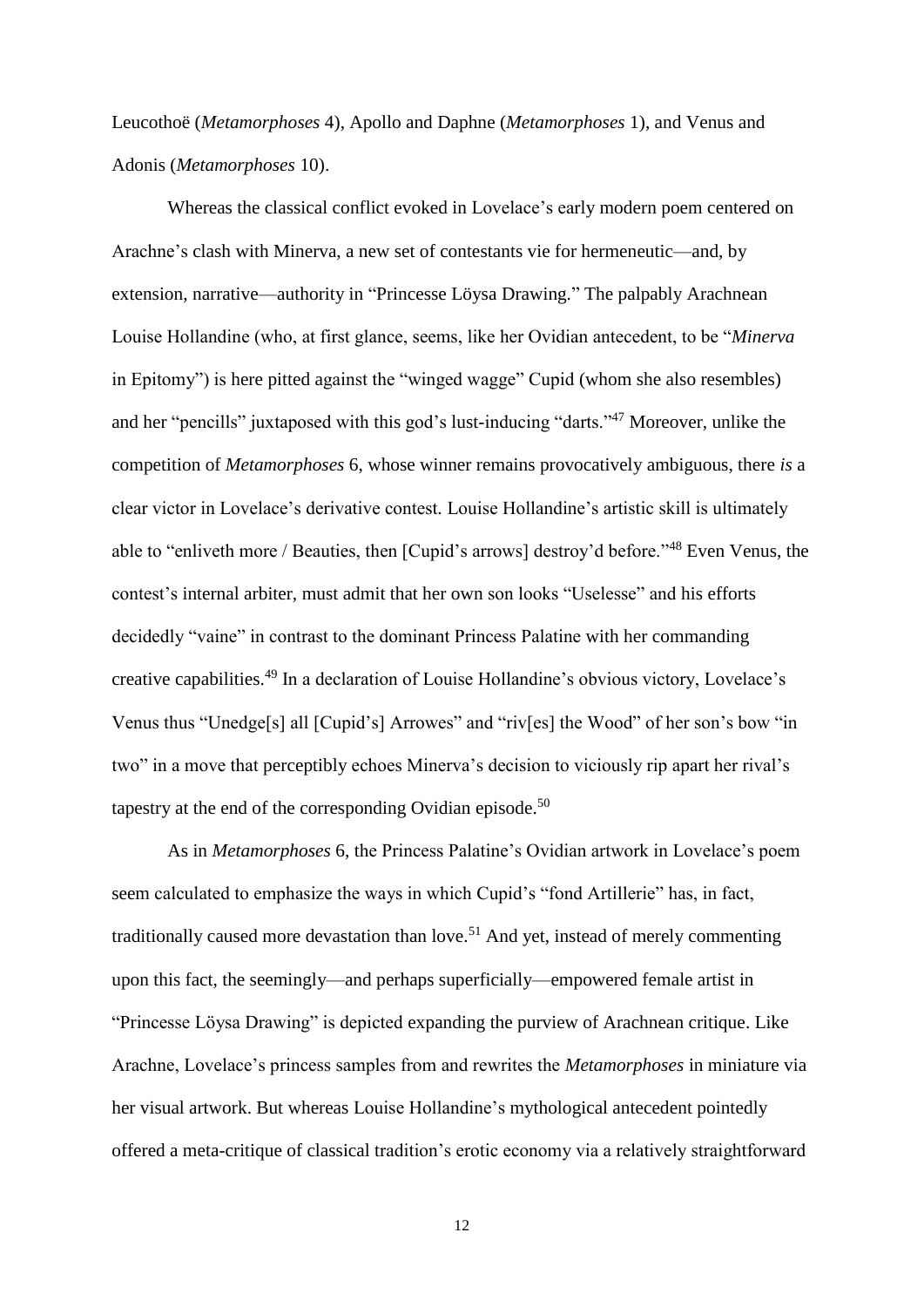"exposé of Olympian misconduct," Lovelace's artist takes an alternative tack by restoring some of the *Metamorphoses*' best-known victims of romantic misadventure and/or sexual exploitation "to liffle, and love."  $52$  She is thus depicted not only accenting or censoriously underlining what has been called "the pattern of violation-revenge-violation" at the heart of Ovid's poem, but also attempting to revise this pattern by repositioning formerly tragic Ovidian characters within a new vista of amatory satisfaction and fulfilment.<sup>53</sup>

### *Poetic Portraiture and Questions of Agency*

Along with other mythological weavers of classical tradition, including Penelope, Helen, and Philomela, Arachne (who, arguably, launches antiquity's most incisive condemnation of mythological gender politics) has often been appropriated as an emblem for women's (re)writing. Her tale has been regularly invoked by twentieth- and twenty-firstcentury feminist scholars interested in exploring "woman's elevation of her safe, feminine, domestic craft—weaving—into art as a new means of resistance," as Patricia Klindienst Joplin famously put it, with the "woman artist […] us[ing] her loom to tell stories we are never allowed to hear unless they are mediated by men."<sup>54</sup> This includes, most notably, Nancy K. Miller's reading of Arachne's story "as a possible parable […] of a feminist poetics."<sup>55</sup> Rather surprisingly, a roughly analogous interpretation appears to underpin Lovelace's seventeenth-century poem.

The central conceits in "Princesse Löysa Drawing" seem, at least on one level, to anticipate with some prescience more recent readings of Arachne's tapestry that render it a site of "feminocentric protest," a "challenge to [...] patriarchal institution[s]," and a "selfreflexive, internal commentar[y] on the authority of representation."<sup>56</sup> Despite her obvious parallels with Arachne, the artist in this poem abjures the Maeonian woman's signature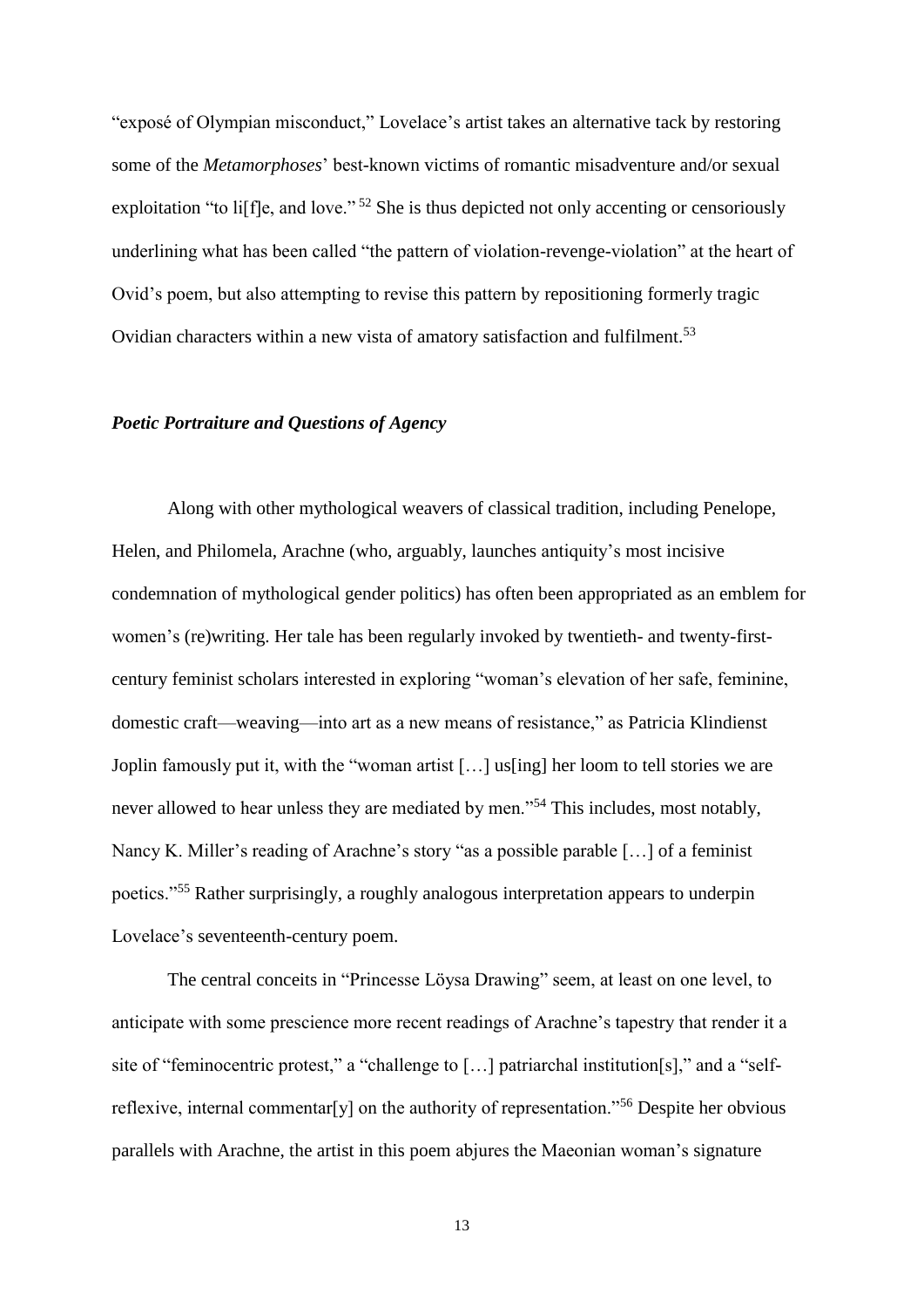aesthetic of "helter-skelter" chaos: the tidy (and, counter-intuitively, perhaps even Minervalike) sense of order that she purportedly brings to the *Metamorphoses*' characters is used by Lovelace to help signal his female subject's clear victory over Cupid and the classical inheritances he represents. Echo, for instance, is said to avoid her "distrest" Ovidian fate as disembodied voice in the Princess Palatine's art.<sup>57</sup> Resuming her "lively" and "wanton" female form, the nymph is instead shown setting off on a hunting expedition with her nowwilling paramour Narcissus.<sup>58</sup> Similarly, Syrinx is saved by Louise Hollandine's "pencills" from her reedy Ovidian transformation. Under the amateur artist's command, she "run[s] fast / to *Pans* imbraces"—in reversal of direction, though with the very same "haste" that "Shee fled" the unwanted advances of that same deity in *Metamorphoses* 1.<sup>59</sup> Analogous revisions are at work in other Ovidian tales, as well: Leucothoë is fortuitously "untombe[d]" by Apollo, thus sparing her from post-mortem botanical transformation; Ariadne, here freed from her astronomical associations with the Corona Borealis, is happily "ravish't" by her "return'd" lover Theseus; a distinctly un-arboreal Daphne "Knowes [...] no bayes but round her haire"; Iphis "Hangs no where now, but on" the pliant and decidedly non-stony "neck" of Anaxarete; and, far from turning into a flower, the famously reluctant Adonis "now offer[s]" to Venus "those joyes with voice and hand, / Which first he could not understand."<sup>60</sup>

There is an appeal to the notion that the historical Louise Hollandine may have been something of a neo-Arachne, using her finely honed talents and laudable "pencills" to launch a proto-feminist assault on the brutal power dynamics and excoriable sexual politics of classical tradition. It is an image of female authority and resistance that achieves particular potency given that, as the recent work of Carol Pal and others has demonstrated, the Bohemian exile court in the Netherlands—a creatively fertile locus where "courtiers, ministers, scholars, artists, princes, princesses, diplomats, ministers, and refugees met and mingled"—is known to have provided an atmosphere particularly "conducive to *women's*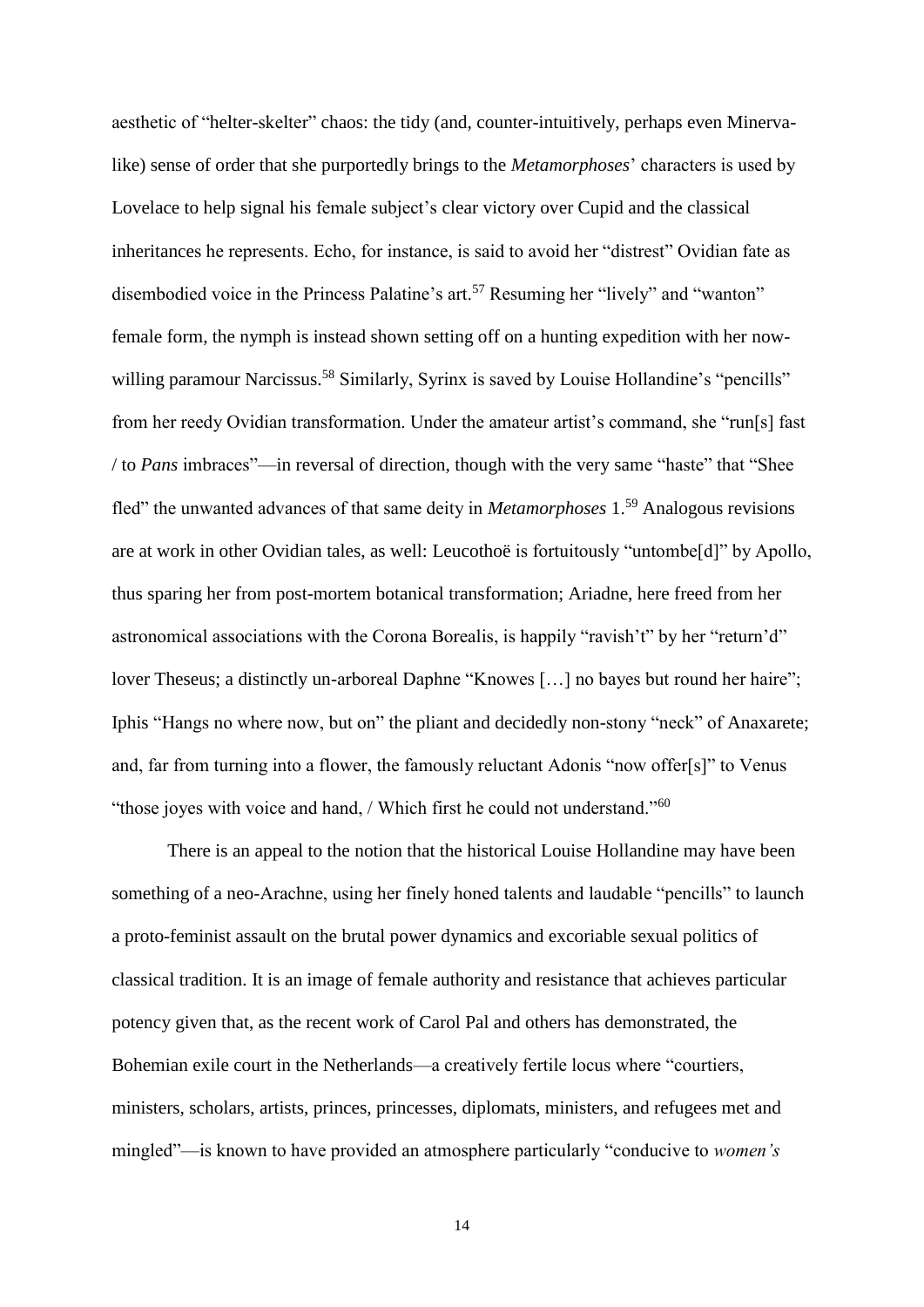intellectual careers."<sup>61</sup> Indeed, following Frederick's death in 1632, it became "essentially a female-directed space." <sup>62</sup> As one visitor to The Hague, Samuel Sorbière, described it, in the era that Louise Hollandine came of age the "Court of the Queen of Bohemia was that of the Graces, who numbered no less than four, since her Majesty had four daughters, around whom everyone in society […] would gather every day, to pay homage to the wit and beauty of these Princesses."<sup>63</sup> This description of the exile court resonates almost too felicitously with the observations of more recent scholars that Arachne likewise sits at "the center of a community of women" in *Metamorphoses* 6.<sup>64</sup> After all, as Sarah Annes Brown reminds us, in this Ovidian tale

Minerva narrates the story to the Muses, who have just told her how they beat their rivals, the Pierides, in a rather similar storytelling contest. Minerva and Arachne are both female, and so is their audience of nymphs. This textual community of artistic women is an important part of the story's reception.<sup>65</sup>

This vision of Arachne, not unlike the historical Louise Hollandine, as a creative figure "embedded within a network of female artists and connoisseurs" is one that found frequent realization in the visual arts of sixteenth- and seventeenth-century Europe.<sup>66</sup> In addition to paintings such as Diego Velázquez's *The Spinners, or the Fable of Arachne* (c. 1657) or Rubens's surviving oil sketch for the now-lost *Pallas and Arachne* (c. 1636), numerous early modern illustrated editions of the *Metamorphoses* likewise activated the Roman poem's narrative emphasis on the circle of women surrounding Arachne. In such a gynocentric sphere, the mortal weaver's loom itself—though the potential site of incisive patriarchal critique—can, as Joplin suggests, be seen as representing a female-brokered "communitas, or peace  $[\dots]$  in which it is possible for pleasure to be nonappropriative and nonviolent."<sup>67</sup>

Nonetheless, it has also been proposed that "the theme of [Arachne's] work as a weaver […] supplied [Ovid] with a double opportunity: to expose the undignified sexual exploits of the male gods and to compose verbal tapestries himself—that is, to write skillful ekphrases of textile skill."<sup>68</sup> I now want to slightly complicate the reading of the early modern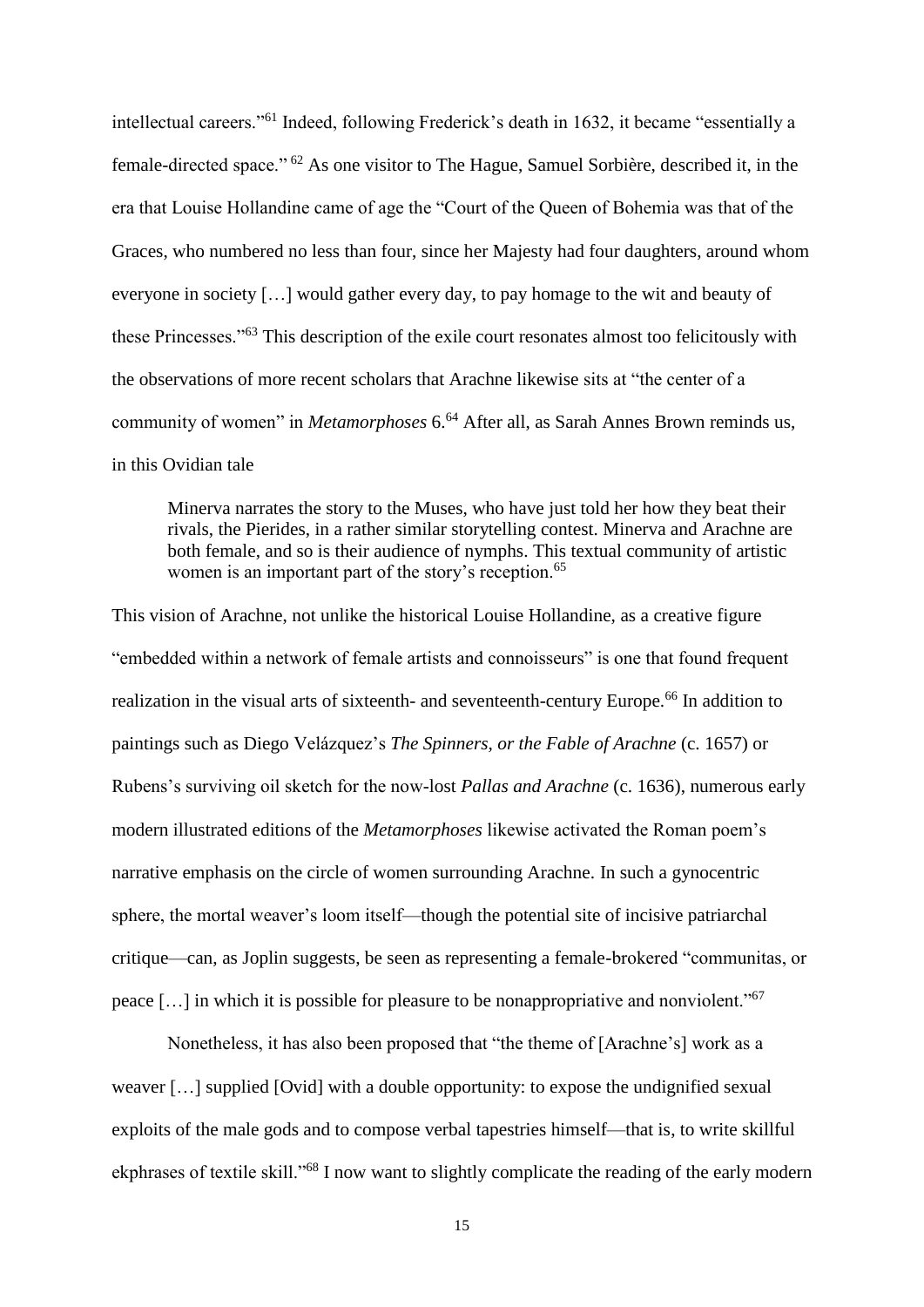English poem that I have presented thus far by postulating that much the same could be said about "Princesse Löysa Drawing" and the "double opportunity" that using Louise Hollandine as a subject afforded Lovelace to construct "skillful ekphrases" of a possibly fanciful nature. I am here referring to the repercussions of Clara Shaw Hardy's observation that, in *Metamorphoses* 6, "the ecphrastic form calls the audience's attention to the fact that it is not the weavers, but the [Ovidian] narrator, who gives us our view of the two tapestries: while we can indeed think of Minerva and Arachne as narrators, we must acknowledge the secondary level at which their narrating operates."<sup>69</sup> Related—and thorny—issues of narrative authority and agency inevitably arise to trouble any analysis of Lovelace's poetic portrait of Louise Hollandine.

It is worth noting that the central conceits of "Princesse Löysa Drawing" were not entirely unprecedented in English literary tradition. The classically inspired *Campapse* (1584) of John Lyly (1554-1606) for example, contains an extended allusion to Ovid's Arachne episode that likewise hinges upon fictive female critique. In Act 3, scene 3 of this Elizabethan play, Alexander the Great's love interest Campapse visits the studio of Apelles, who has been commissioned to paint her portrait. She finds it full of mythological paintings whose "subjects—Leda, Alcmena, Danaë, Europa and Antiopa—are taken from […] the sixth book of the *Metamorphoses,*" as Michael Pincombe observes.<sup>70</sup> Given that Apelles's pictures conspicuously recreate the same episodes of divine rape featured in Arachne's anterior classical tapestry, the female Campapse's assessments of their *caelestia crimina* are laden with intertextual meaning:

| What are these pictures?                                             |
|----------------------------------------------------------------------|
| This is Leda, whom Jove deceived in likeness of a swan.              |
| A fair woman, but a foul deceit.                                     |
| This is Alcmena, unto whom Jupiter came in shape of Amphitriton, her |
| husband, and begat Hercules.                                         |
| A famous son, but an infamous fact.                                  |
| He might do it, because he was a god.                                |
| Nay, therefore it was evil done, because he was a god.               |
|                                                                      |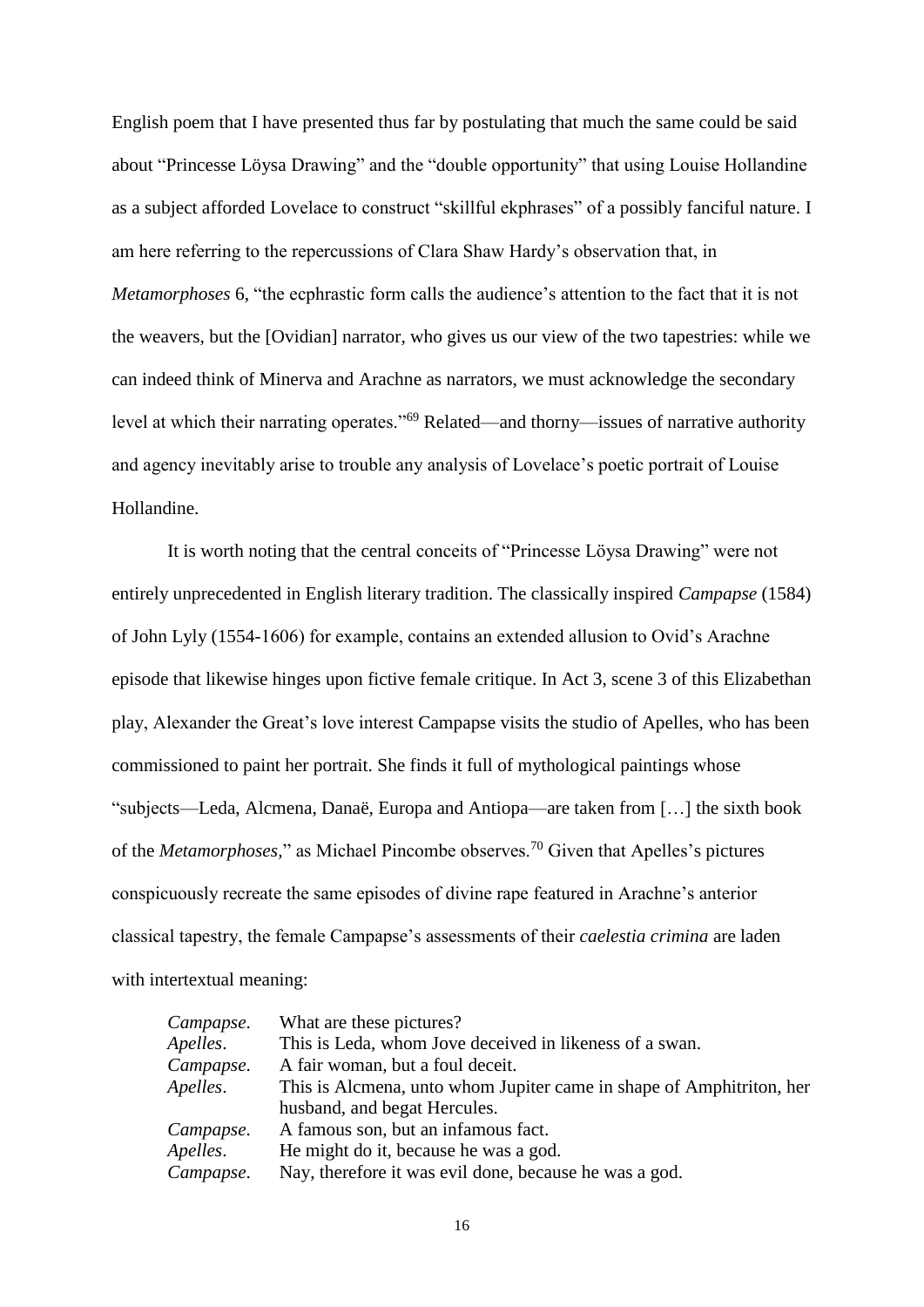| Apelles.        | This is Danae, into whose prison Jupiter drizzled a golden shower, and |
|-----------------|------------------------------------------------------------------------|
|                 | obtained his desire.                                                   |
| Campapse.       | What gold can make one yield to desire?                                |
| <i>Apelles.</i> | This is Europa, whom Jupiter ravished; this, Antiopa.                  |
| Campapse.       | Were all the gods like this Jupiter? <sup>71</sup>                     |

In Lyly's play, Campapse's censorious reaction upon viewing Apelles' Arachnean paintings—in which she sees "foul deceit," "infamous fact[s]," and "evil done"—reproduces the Maeonian weaver's implicit critique of the gods' violent eroticism in *Metamorphoses* 6. And, though she is positioned here as audience for rather than maker of these artefacts, Campapse's gendered response to the Olympian sexual economy would seem to both echo that of Ovid's Arachne and anticipate that of Louise Hollandine in Lovelace's later poem.

Furthermore, the compulsion attributed to the inscribed artist in "Princesse Löysa Drawing" to not only critique but also correct the tales of classical tradition is not unique within early modern English literary culture, either. In fact, something remarkably similar transpires in Act 2, scene 2 of *The Maid's Tragedy* (c. 1610), a dramatic work co-written by Francis Beaumont (c. 1585-1616) and John Fletcher (1579-1625). Here, the recently jilted Aspatia inspects a "piece of needlework" depicting Ariadne's mythological desertion that has been "wrought" by her maid Antiphilia.<sup>72</sup> Proclaiming the piece's "colors are not dull and pale enough," Aspatia advises that the "much mistaken" Antiphilia to start over.<sup>73</sup> The tale, Beaumont and Fletcher's heroine believes, ought to have said that Theseus's "keel was split, / Or his masts spent, or some kind rock or other / Met with his vessel."<sup>74</sup> Certainly, Aspatia insists, it "should ha'been so."<sup>75</sup> It is thus that Aspatia instructs Antiphilia to "work a quicksand / And over it a shallow smiling water / […] and then a [personified] Fear" to interfere with the homeward journey of Ariadne's "cozening" and unfaithful lover, Theseus.<sup>76</sup> What is more, Aspatia summarily dismisses Antiphilia's anxiety that these punitive additions will "wrong the story."<sup>77</sup> How could they when the story had long been "wronged by wanton" [male] poets"—including, most notably, Ovid himself?<sup>78</sup>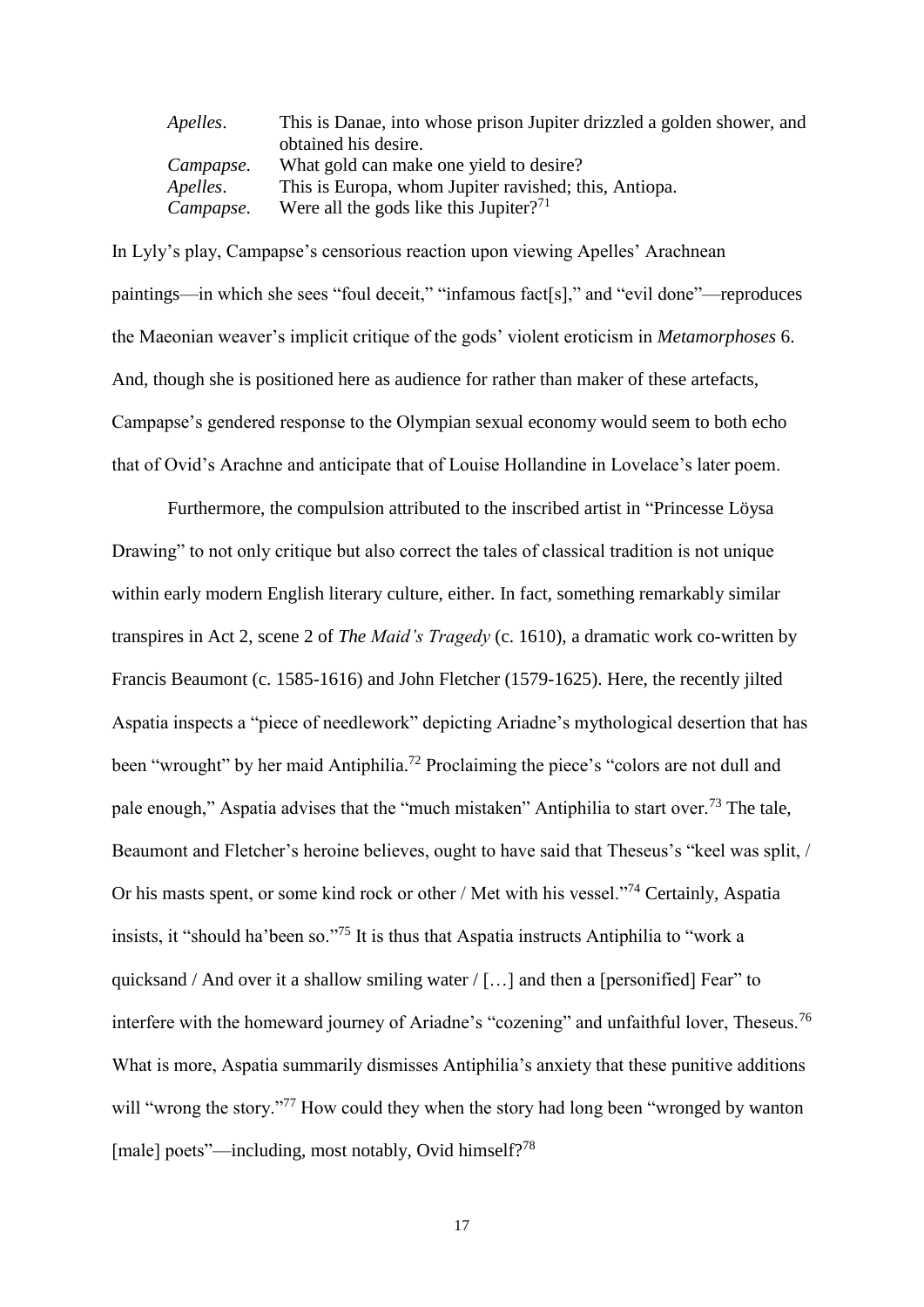The very existence of analogues for Louise Hollandine's countercultural acts of critique and revision in earlier English works like *Campapse* or *The Maid's Tragedy*  potentially calls the authenticity of Lovelace's poetic portrait of the princess into question. After all, the purportedly female voices in these other English works were constructed by male dramatists for performance by male actors. By extension, where does literary conceit end and portraiture begin in "Princesse Löysa Drawing"? Does it make a difference if the alter-Arachne in Lovelace's poem is an identifiable historical woman rather than a fictional character? Should the innovative and corrective aesthetics attributed to the Princess Palatine by Lovelace be properly understood as the female visual artist's or the imaginative male poet's? And, if the latter, does Lovelace's ekphrastic portrayal of Louise Hollandine's supposed opinions—however proto-feminist their veneer—possibly divest her of agency rather than representing the perspective of an empowered historical woman? Does the poem instead participate in the more widely discussed, appropriative "ventriloquism […] of the feminine voice" in literature that may, in fact, "contribut[e] to a larger cultural silencing of women," as Elizabeth D. Harvey has argued?<sup>79</sup>

## *Louise Hollandine's Ovidianism*

In the case of Louise Hollandine, the true tenor of the historical princess's own critical "voice" is at least partially recoverable in the form of her existing visual artwork, which includes two undated paintings based on episodes from the *Metamorphoses.* The first of these paintings, *The Daughters of Cecrops* (fig. 3), depicts a tale from Book 2 of Ovid's poem. Louise Hollandine's work shows Herse, Aglauros, and Pandrosus, the three virginal daughters of the Athenian king Cecrops, in the act of discovering Erichthonius. Using both hands to brazenly lift the lid off of the infant's basket, Aglauros coolly leans in to get a better view; meanwhile, the more visibly agitated figures of Herse and Pandrosus seem to be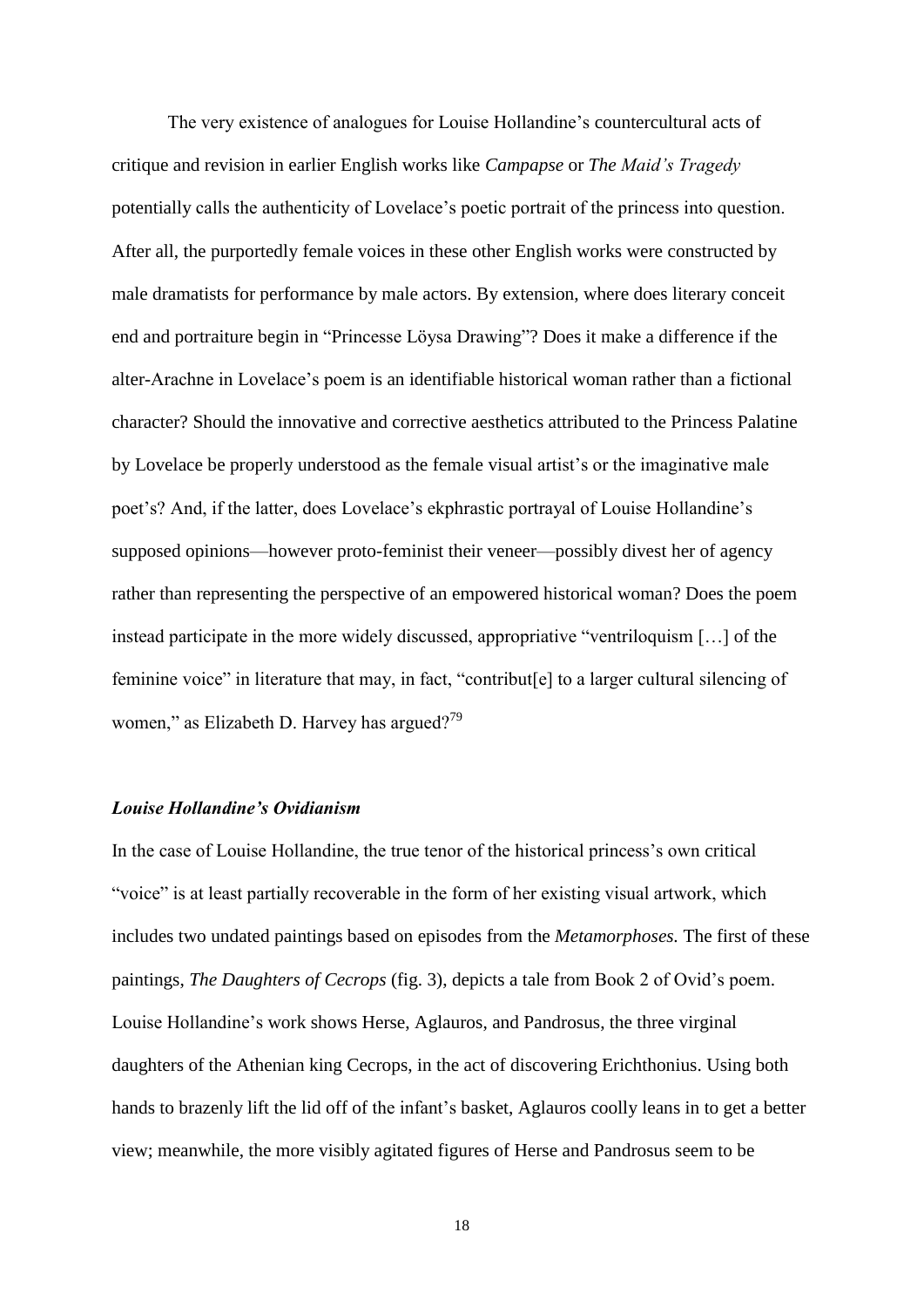backing away from the monstrous, golden-ringleted child rising up towards them. The current whereabouts and status of Louise Hollandine's second Ovidian painting, *Vertumnus and Pomona*, which takes as its subject a tale from *Metamorphoses* 10, are unknown. However, what is presumed to be a copy of this piece attributed to the otherwise unknown artist Mary Hotchkiss (fig. 4) now hangs at Castle Ward in County Down, Northern Ireland. It depicts a man and woman—one of whom may be one of the children of John Mordaunt, First Earl of Peterborough (1599-1643)—in the guise of these minor Italian gods. With his dark cape slipping off to reveal a vibrant red tunic, the seated Vertumnus grasps at a decidedly unenthusiastic looking Pomona with his left arm, as if to physically prevent her from escaping. In the final section of this chapter, I turn my attention to these two *portraits historiés* to ask what Louise Hollandine's paintings might reveal about the true character of this historical woman's Ovidianism.

Aneta Georgievska-Shine has recently (perhaps mis-) characterized the tale of the Cecropides as one "rarely commented on in writing and even more seldom represented in painting," yet it was twice treated by Peter Paul Rubens (1577-1640) in both a painting of 1616 and later work of c. 1632-33 that now survives only in fragmentary form.<sup>80</sup> Jacob Jordaens (1593-1678), too, would twice paint the Cecropides, while Jacob de Backer (c. 1555-1585), Jasper van der Lanen (1585-1634), Moses van Uyttenbroeck (c. 1600-1646), Paulus Bor (c. 1601-1669), Willem van Herp the Elder (c. 1614-1677), and Hendrick Heerschop (1626-1690) likewise produced paintings on this subject.<sup>81</sup> Ovid's tale of Erichthonius, the literary version upon which all of these aforementioned paintings are at least partially founded, is remarkably brief. In *Metamorphoses* 2, the three daughters of Cecrops are tasked by Minerva with safeguarding a box. Herse, Aglauros, and Pandrosus are expressly instructed by the goddess not to investigate the container's contents. Though Pandrosus and Herse are inclined to follow Minerva's directive, Aglauros cannot resist taking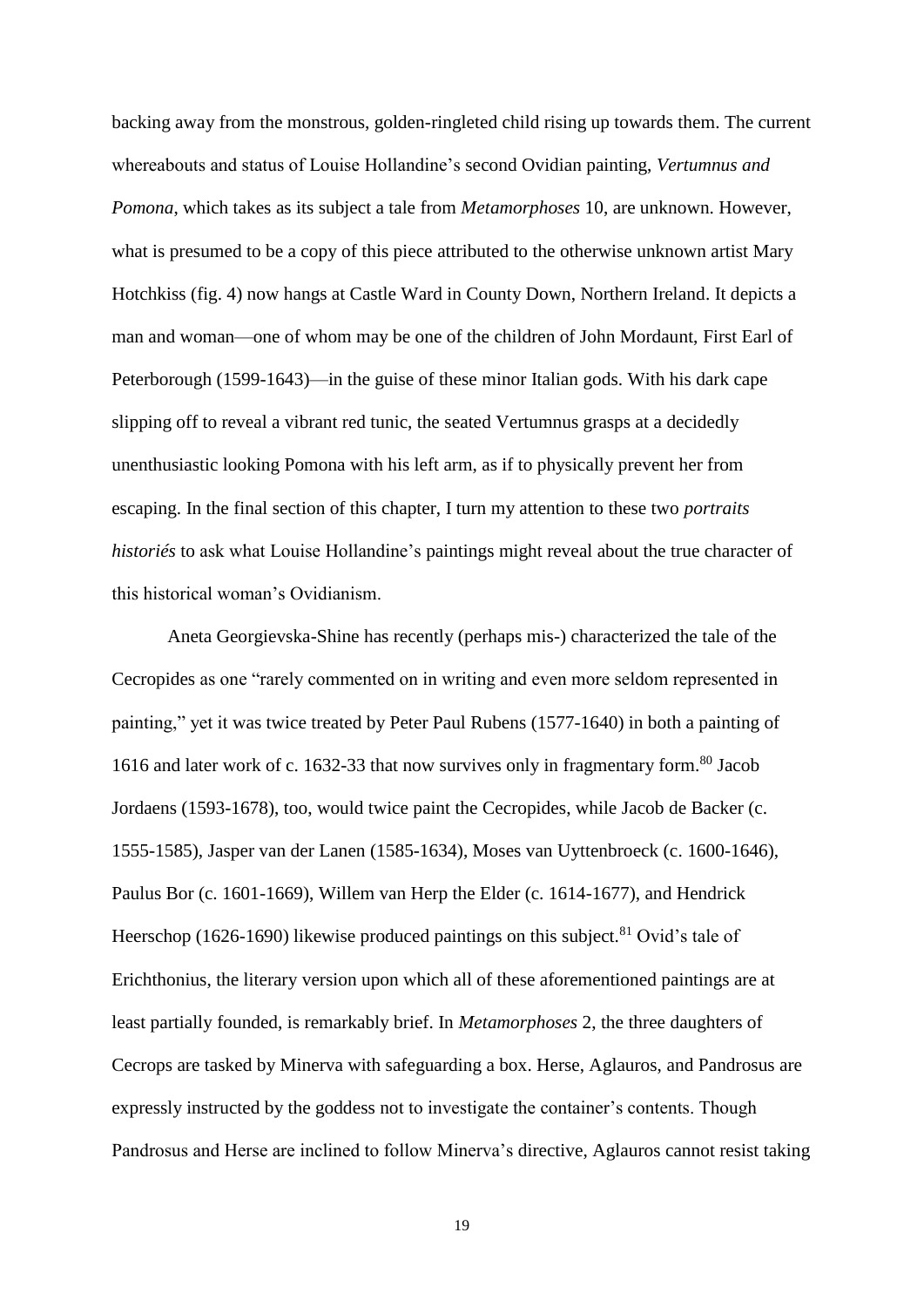a peek. Upon opening the box, the Cecropides find an infant boy with a serpent stretched out beside him.

While Ovid's treatment of Erichthonius's discovery is itself succinct, this tale (like so many other mythological episodes in the *Metamorphoses*) is positioned within an interlocking set of interferential narratives. Earlier in Book 2, Apollo's pet raven had learned of the infidelity of his master's lover Coronis. Intercepted by a crow *en route* to inform Apollo of Coronis's amatory indiscretion, the raven is advised against tattling by this fellow bird. The crow, Cornix, proceeds to regale the raven with an exemplary story to illustrate her point: that is, the tale of the Cecropides and Erichthonius. Cornix reveals that, hidden in a nearby tree, she bore witness to the Cecropides' transgression and promptly reported it back to Minerva. She was not duly rewarded for delivering this incriminatory information, however. Rather, Minerva turned her wrath back upon Cornix, and the crow predicts much the same fate for Apollo's raven should he disclose Coronis's infraction. Though it is Cornix's punishment that we hear of first, Ovid's Cecropides do not ultimately escape unscathed, either—it appears that their divine reprimand is merely deferred. Ovid's poem returns to the triad of disobedient Athenian sisters when, later in Book 2, the beautiful Herse catches the eye of Mercury. Smitten, the god attempts to visit her under cover of night but is intercepted by Aglauros. Upon learning of Mercury's desire for her sister, Aglauros initially agrees to aid the love-struck deity—provided that he richly compensates her. Privy to this exchange, Minerva is once again irked and resolves to discipline Aglauros for her serial acts of misbehavior. When Mercury attempts to access Herse, her sister, now artificially infected with envy, reneges on their former agreement and is summarily turned to stone. Meanwhile, apparently forgetting about his lust for Herse, Mercury disappears back into the heavens. As one commentator remarks, the apparent "alteration of Mercury's purpose from love to vengeance" at this closing point in the narrative marks it as "the logical continuation" of the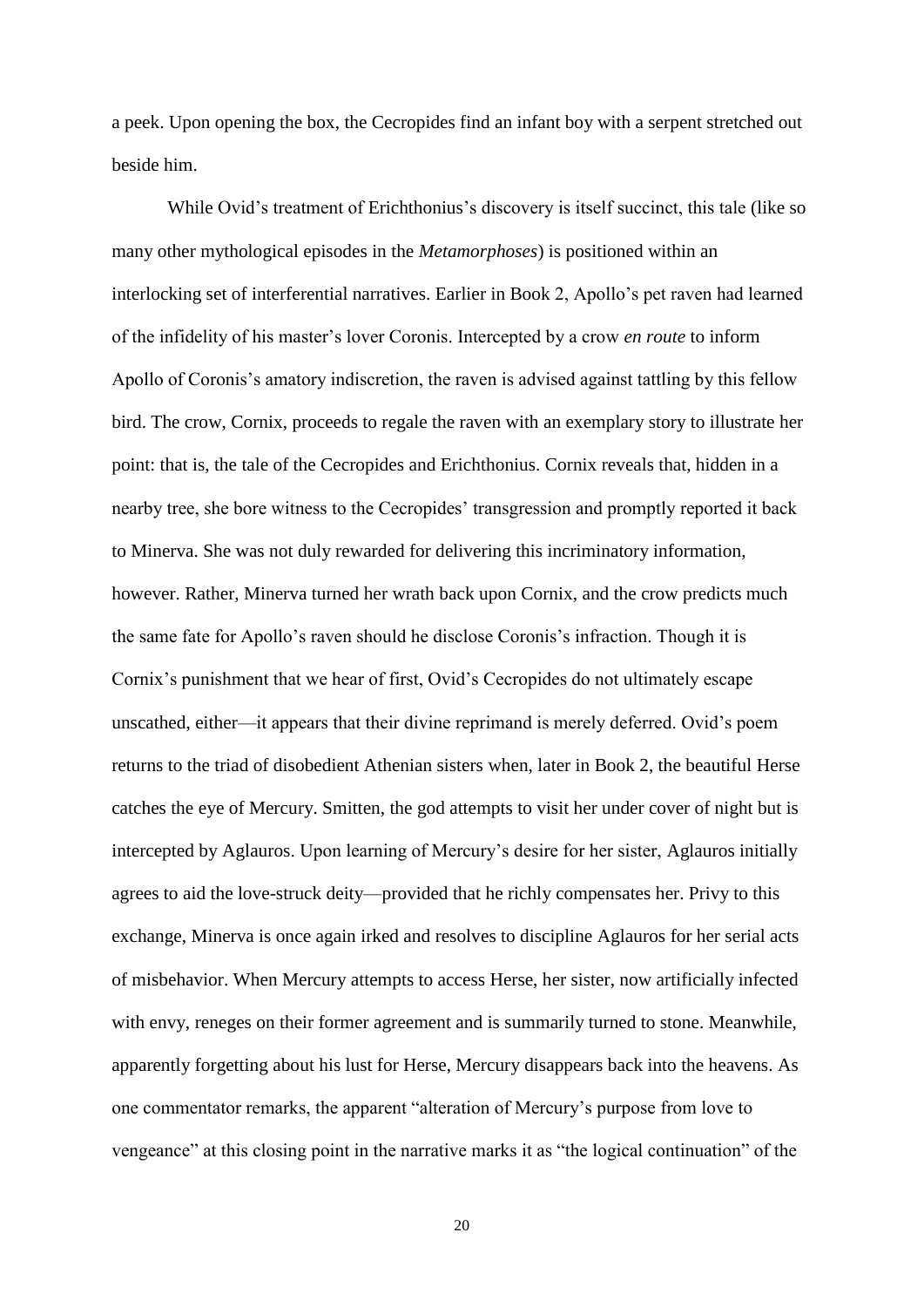earlier discovery of Erichthonius: "[t]he imperatives of Minerva's old vengeance compete with Mercury's love and eventually transform a mutable god into an avenger."<sup>82</sup>

Like other seventeenth-century paintings inspired by this same tale, Louise Hollandine's *The Daughters of Cecrops* focuses on the circle of women surrounding Erichthonius's basket at the moment of his initial discovery. One of the distinguishing features of the Princess Palatine's reinterpretation of the Cecropides' tale (and one that sets it apart from depictions by her male contemporaries), however, is her decision to render one of Aglauros's sisters looking not at the figure of Erichthonius, who glowers directly at *her*, but instead—almost sheepishly, as if caught in the act of violating a divine edict—directly out at the viewer. This economy of gazes heightens our sense that the Cecropides are trapped here in a double moment of discovery: simultaneous to their own detection of and by the monstrous infant is one sister's vital recognition that the group has been externally observed uncovering their charge. The woman's outward look also implicates the painting's viewers in this scene, placing us squarely in the subject position of Ovid's tattletale Cornix, who beheld the sisters' trespass from a nearby perch. What is more, the woman's arresting stare anticipates the central role that sight—both *seeing* and *being seen*—play in Ovid's narrative of the Cecropides' punishment. It is, after all, Mercury's chance spotting of Herse that will subsequently incite his lust and set Aglauros's retribution narrative in motion.<sup>83</sup> In short, *The Daughters of Cecrops* is an Ovidian painting that overtly highlights issues of sight and voyeurism, transgression and power inequity via its presentation of these central female subjects. The overall effect of these intertextually resonant gazes in Louise Hollandine's depiction of Erichthonius's discovery—a painting in which we presciently sense the foreboding and punitive forces of divine retribution being set into motion—is thus decidedly unsettling. Notably, its palpable gestures towards the inevitable tragedy to come also stand in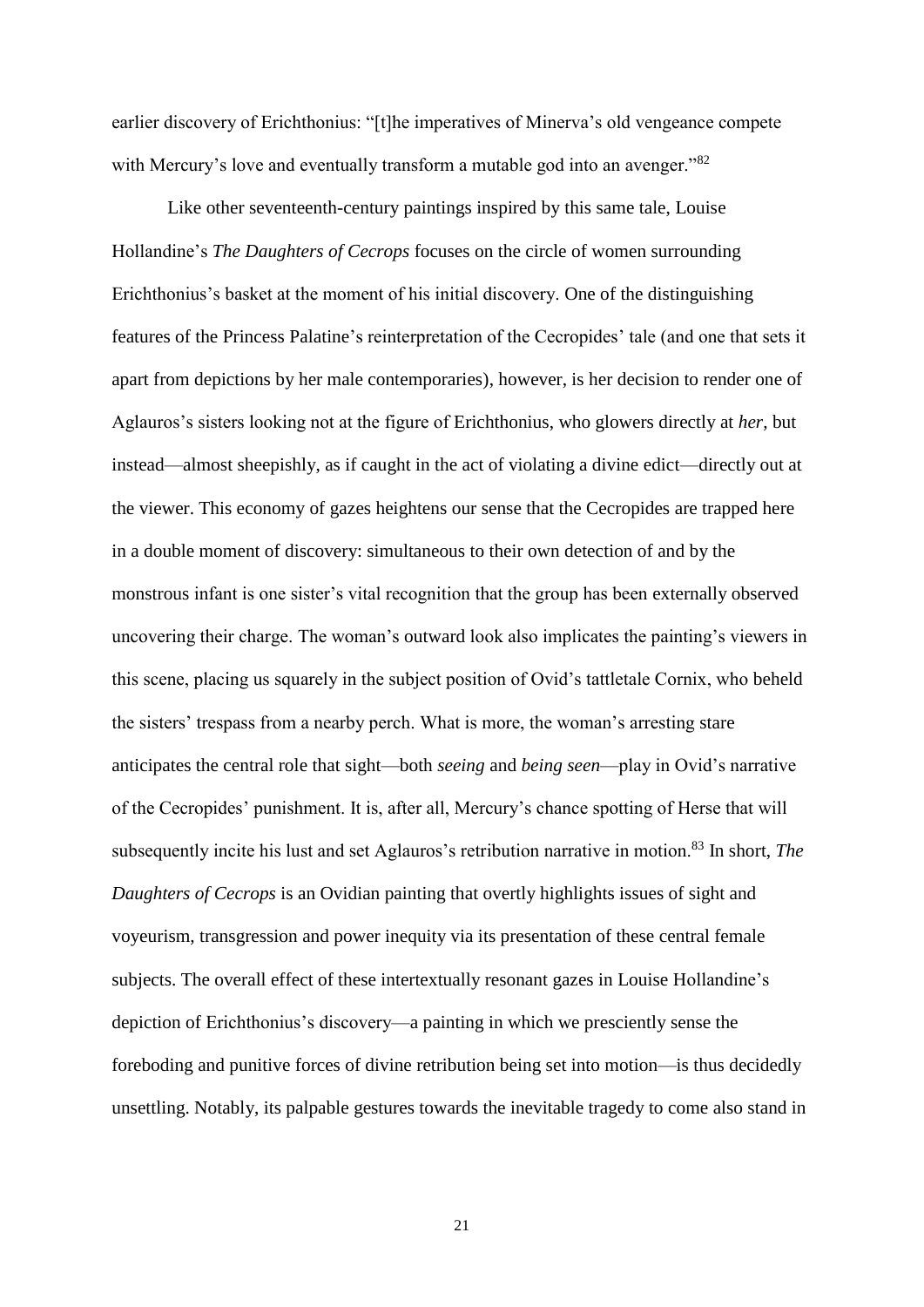marked contrast to the pat correctives and happy reversals of mythological tradition attributed to the neo-Arachnean artist in Lovelace's poem.

The tale from *Metamorphoses* 14 evoked in Louise Hollandine's second Ovidian painting, *Vertumnus and Pomona,* focuses on a much-desired female figure. In an episode that has been called the Roman poem's "culminating narrative of amorous chase," Pomona, who is all too aware she has attracted the unsolicited attention of a bevy of male deities, immures herself in a garden.<sup>84</sup> The rustic god Vertumnus, her most determined admirer, is nonetheless determined to access her. He assumes a series of covers, appearing at her gate in the successive forms of a reaper, a soldier, a fisherman, a gardener, and, eventually, an old woman. It is in this final, female guise that Vertumnus gains entry to the garden and, still operating under transvestite cover, unsuccessfully attempts to woo Pomona using verbal means. Frustrated and explicitly prepared to resort to violence to achieve his goal, Vertumnus finally resumes his own shape.<sup>85</sup> Perhaps surprisingly, Pomona is seemingly dazzled by this revelation and promptly acquiesces to the demands of her persistent wooer. Seventeenthcentury renditions of this Ovidian episode, including paintings by Hendrick Goltzius (1558- 1617), Domenico Fetti (1589-1624), and Nicolaes Maes (1634-1693), tend either to depict Pomona interacting with Vertumnus in his final disguise as an old woman or (as in the case of a 1638 painting by Jordaens based on Rubens's 1636 oil sketch of the subject) to show the rustic god wooing Pomona in his own male form. While maintaining the "typical emphasis on Vertumnus's capacity for dissimulation" apparent in many of these other works, Louise Hollandine's painting does something in between, for Vertumnus is portrayed at the precise moment of his figurative transformation.<sup>86</sup>

Scholarly interpretations of Ovid's Pomona and Vertumnus tale have been dramatically polarized. In one of the twentieth century's first sustained readings of this episode, David J. Littlefield described this "narrative of Vertumnus's ingenious and patient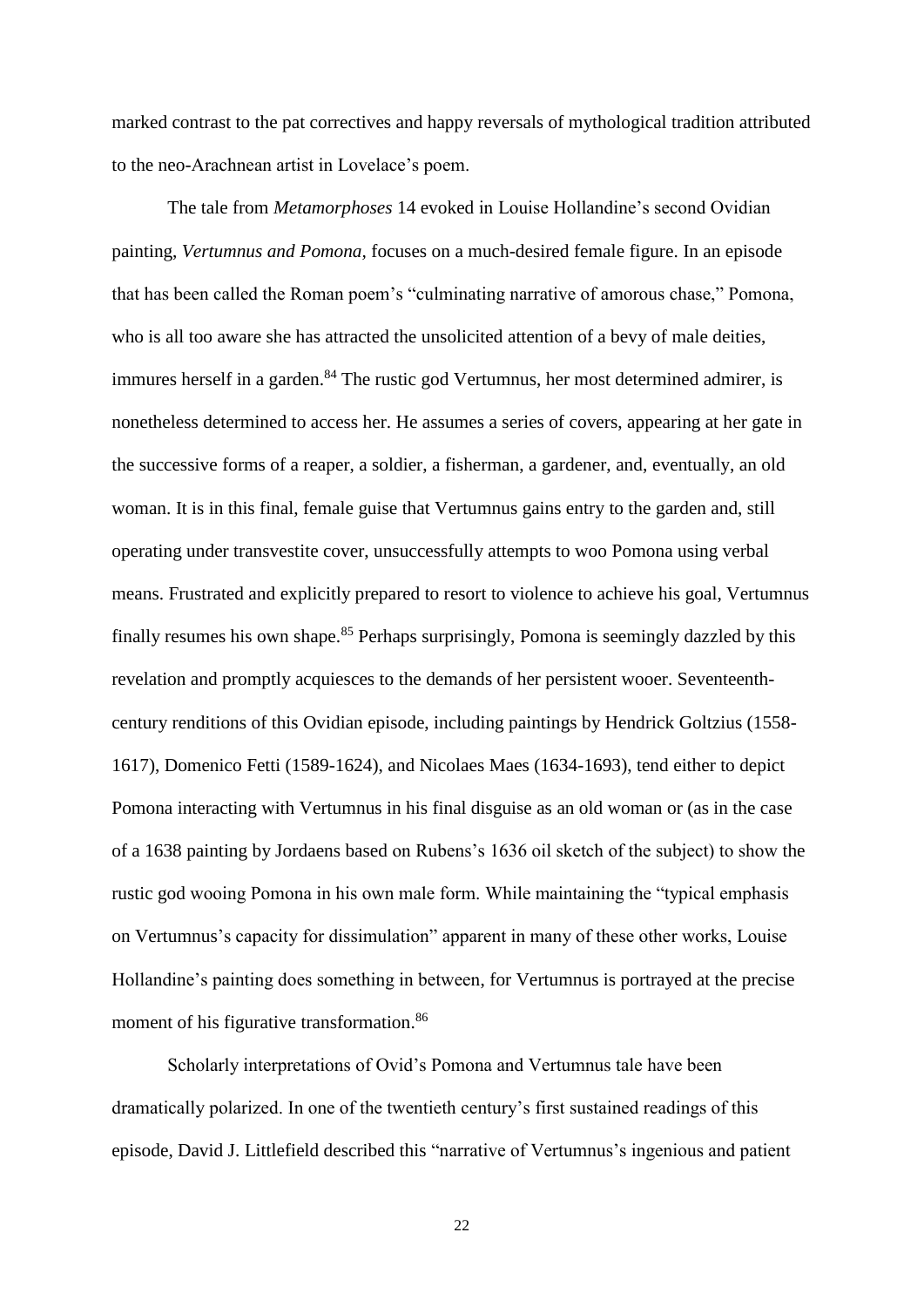wooing of fair Pomona" as "attractive."<sup>87</sup> And W.R. Johnson—though he paired his analysis with the caveat that "not a few feminists will not accept this version"—was insistent that the narrative "represents [...] perhaps the only romantic comedy in [Ovid's] entire poem" rather than "another macho-stud sentimentalization of what happens on a date-rape (the pattern begun by Apollo's 'pursuit' of Daphne and there after subjected to intricate variations throughout much of the [*Metamorphoses*])."<sup>88</sup> Making the semantic distinction that, whereas "Jupiter and Sol and Apollo are in lust, Vertumnus is in love," Johnson argued:

He does not [...] rape her when he has the opportunity that his "competitors" have vainly tried to find. Perhaps he was shy, had a sudden failure of nerve that caused him (again and again) not to take immediate advantage of his luck? Or perhaps, as his next "move" may suggest, he is not trying to "get" her, not trying to seduce her even. He is trying to win her by wooing her. That is to say, he is trying to persuade her, not merely that he loves her, but that he is worthy of her, worthy of her love.<sup>89</sup>

Other critics have been far less certain about the purity of Vertumnus's motives and defensibility of his actions. K. Sara Myers, for instance, observes that, while the tale "ends on this theme of (evidently) mutual attraction, thus reversing with its 'happy' ending the [*Metamorphoses*'] amatory norm," we are faced with the possibility that Pomona has simply "learned well the lesson of the amatory pattern of the *Metamorphoses* and has chosen submission over transformation or death."<sup>90</sup> And Roxanne Gentilcore has been even more forceful in her argument that, rather than standing in contrast to the rapacious eroticism that permeates much of Ovid's work, the "dominant presence of deception, of metamorphosis as a means of persuasion, of images of violation, and of the threat of violence" in *Metamorphoses* 14 "encourages us to read this tale […] as a contribution to the theme of love as a destructive force" that runs throughout the *Metamorphoses* more broadly.<sup>91</sup>

As known via Hotchkiss's copy, the details of Louise Hollandine's composition suggest that the Princess Palatine's own reading of *Metamorphoses* 14 shares more with the wary assessments of male predation and female vulnerability offered by Myers and Gentilcore than with Littlefield's or Johnson's unproblematized glosses of the episode as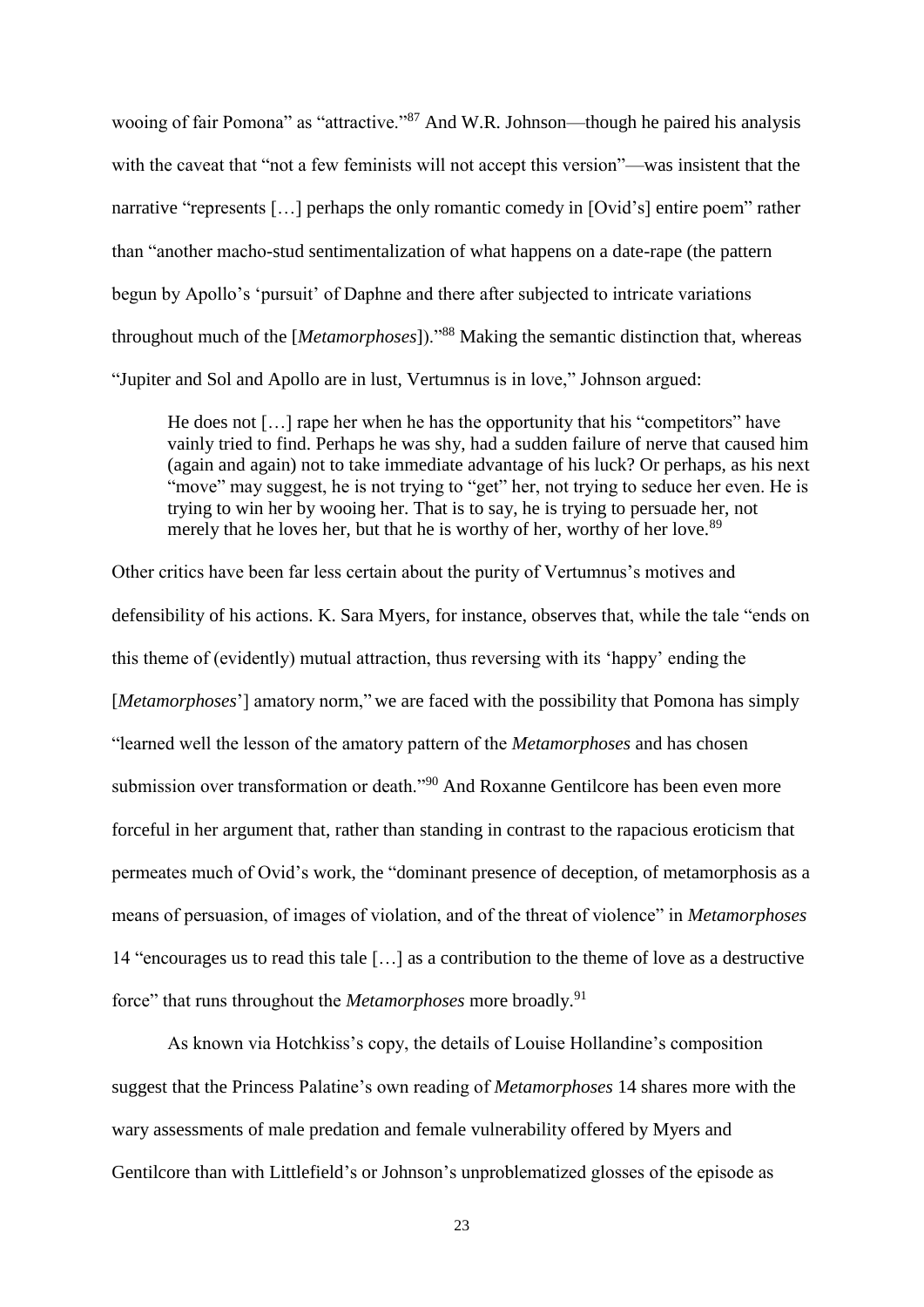light comic romance. Louise Hollandine's Vertumnus appears to have just removed his mask—an old woman's visage, its empty, disturbingly hollow eyes staring directly out at us—from his own face, and its ambiguous presence in the painting underscores troubling themes of dissimulation and erotic deception.<sup>92</sup> What is more, Pomona's body language as she leans away from Vertumnus indicates that she is preparing for flight. Our sense that she has been unpleasantly startled by the revelation of her wooer's male identity is enhanced by the presence of a fruit basket lying at her feet. Pomona seems to have dropped this container abruptly; its contents tumble out onto the ground before her. In *Metamorphoses* 14, Ovid draws attention to the etymological connection between Pomona's name and the *pomae*, or apples, of her cultivated orchard, creating a verbal and symbolic analogy between them, and this equivalence plays into Louise Hollandine's reconception of the scene.<sup>93</sup> The spilled fruit rolling in Vertumnus's direction stresses the sheer surprise of Pomona at detecting the unwelcome presence of a male interloper in her garden. It also provocatively anticipates the way in which she, too, will be magnetically pulled—unintentionally and quite possibly unwillingly—into Vertumnus's physical sphere. There is little sense of "ingenious and patient wooing" here. Rather, as in Louise Hollandine's equally disconcerting painting of the Cecropides, we are made acutely aware of the fact that we are bearing witness to a female subject's decisive manipulation by divine forces beyond her own immediate control.

In the end, although the precise relationship between Lovelace's ekphrastic poem and Louise Hollandine's real-life artistry remains unresolved and likely unresolvable, one cannot help but observe that the Princess Palatine's surviving Ovidian paintings feel rather far removed from the felicitous, orderly resolutions that she is fictively portrayed appending to the tragic tales of Echo, Syrinx, Ariadne, Iphis, Leucothoë, Daphne, and Adonis in "Princesse Löysa Drawing." And yet—while his central poetic conceits possibly owe more to the literary traditions that likewise inspired Lyly's censorious, female-voiced appraisal of Ovidian lust or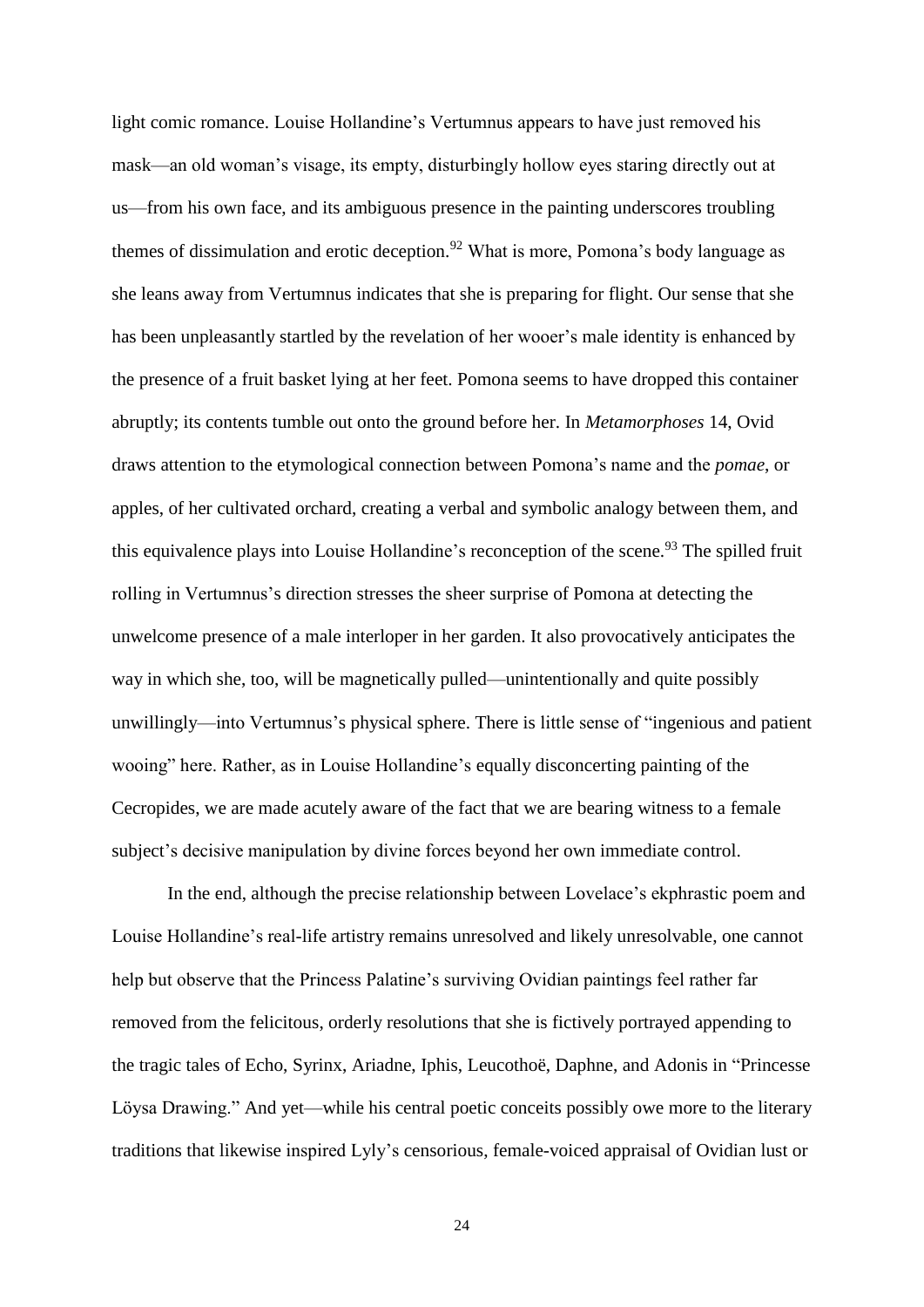Beaumont and Fletcher's depiction of Aspatia's romantic correctives than to documentary encounters with the princess's real-life visual reinterpretations of Ovidiana—Lovelace's basic impulse to position Louise Hollandine as an alter-Arachne feels apt. The Ovidian scenes in her surviving *portraits historiés* may not neatly square with those pert acts of artistic sanitization attributed to the fictionalized Louise Hollandine in "Princesse Löysa Drawing," but they *do* position their creator as a critic of mythological tradition's power inequities and, more particularly, its recurrent victimization of women. Rather than a harmonious revision of mythological tradition, then, we sense a deepening—perhaps even a darkening—of Arachne's critical perspective in Louise Hollandine's work. In both her painting of the Cecropides and her painting of Pomona and Vertumnus, this is a perspective that is, in fact, more *classically* Arachnean than the happily-ever-after brand of revisionism attributed to the princess by Lovelace. In Louise Hollandine's Ovidian artwork, as in Arachne's of *Metamorphoses* 6, divine justice takes on a consistently menacing flavor, while godly passions and threats of attendant violence loom all too large.

#### *The Poem*

I here reproduce "Princesse Löysa Drawing" in full, as it runs from sigs. C1r-C2r in Lovelace's *Lucasta* of 1649.

*Princesse* LÖYSA *drawing.*

I Saw a little Diety, 1 *Minerva* in Epitomy, Whom *Venus* at first blush, surpris'd, Tooke for her winged wagge disguis'd; But viewing then whereas she made Not a distrest, but lively shade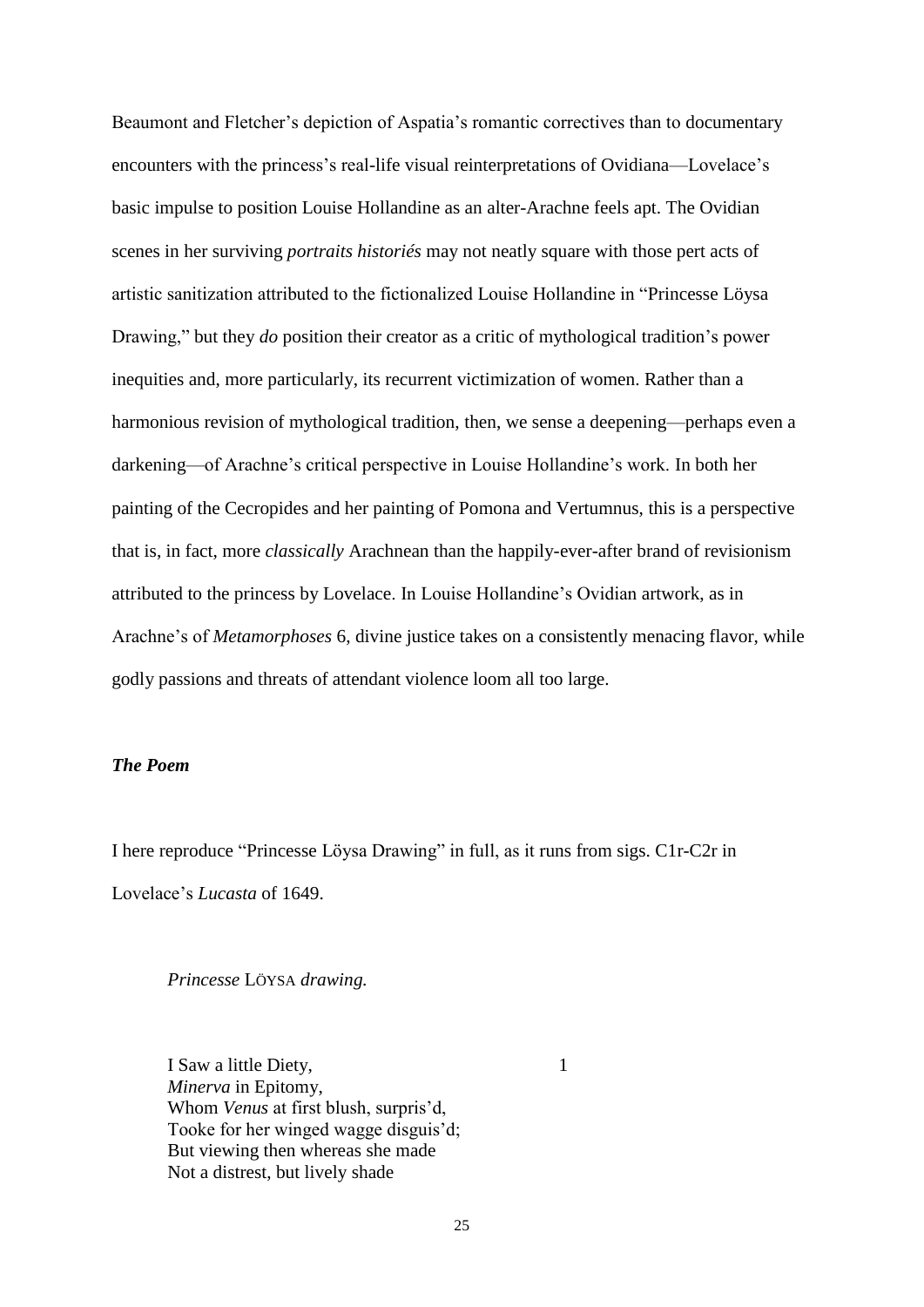Of *Eccho*, whom he had betrayd, Now wanton, and ith' coole oth' Sunne With her delight a hunting gone: And thousands more, whom he had slaine, 10 To live, and love, belov'd againe: Ah this is true Divinity! I will un-God that Toye cri'd she? Then markt she *Syrinx* running fast To *Pans* imbraces, with the haste Shee fled him once, whose reede-pipe rent, He finds now a *new Instrument*. *Theseus* return'd, invokes the Ayre And windes, then wafts his faire; Whilst *Ariadne* ravish't stood 20 Halfe in his armes, halfe in the flood. Proud *Anaxerete* doth fall At *Iphis* feete, who smiles of all: And he (whilst she his curles doth deck) Hangs no where now, but on her neck.

 Heere *Phœbus* with a beame untombes Long-hid *Leucothoë*, and dombes Her Father there; *Daphne* the faire Knowes now no bayes but round her haire; And to *Apollo* and his Sons 30 Who pay him their due Orisons, Bequeaths her Lawrell-robe, that flame Contemnes, Thunder and evill Fame.

 There kneel'd *Adonis* fresh as spring, Gaye as his youth, now offering Her selfe those joyes with voice and hand, Which first he could not understand.

 Transfixed *Venus* stood amas'd, Full of the Boye and Love, she gaz'd; And in imbraces seemed more 40 Sencelesse and cold, then he before. Uselesse Childe! In vaine (said she) You beare that fond Artillerie: See heere a Pow'r above the slow Weake execution of thy bow.

 So said, she riv'd the Wood in two, Unedged all his Arrowes too, And with the string their feathers bound To that part whence we have our wound.

See, see! the darts by which we burn'd 50 Are bright *Löysa's* pencills turn'd; With which she now enliveth more Beauties, then they destroy'd before.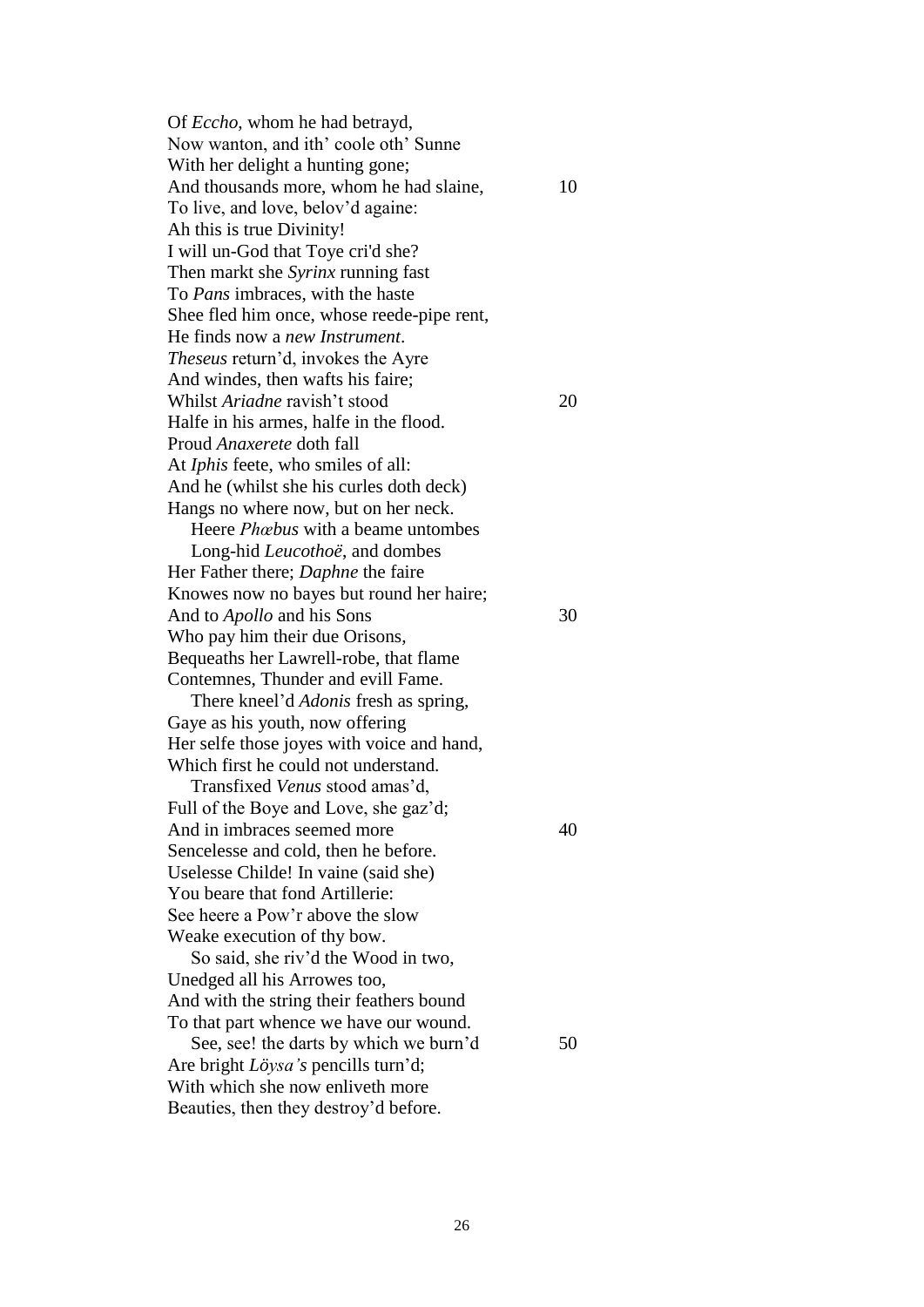## *Captions*

 Figure 1. Louise Hollandine, *Self Portrait*, c. 1640-1655, oil on panel, Collection RKD-Netherlands Institute for Art History, The Hague.

 Figure 2. Louise Hollandine, *Self Portrait of Louise Hollandine Palatine as Benedictine Nun*, c. 1659-1709, oil on canvas, Collection RKD-Netherlands Institute for Art History, The Hague.

 Figure 3. Louise Hollandine, *Portrait of Three Women as the Daughters of Cecrops Finding the Serpent-shaped Erichthonius*, c.1635–1709, oil on canvas, Collection RKD-Netherlands Institute for Art History, The Hague.

 Figure 4. Mary Hotchkiss after Louise Hollandine, *Called the Prince of Denmark and Elizabeth, Viscountess Mordaunt, as Vertumnus and Pomona, but more probably Henry, 1st Viscount Mordaunt and Miss Taylor*, oil on canvas, © National Trust / Peter Muhly.

 Figure 5. Hendrik Jacobus Scholten, *Gerard van Honthorst Showing the Drawings of His Pupil Louise of Bohemia to Amalia van Solms*, 1854, oil on panel, Rijksmuseum, Amsterdam.

 Figure 6. Gerard van Honthorst, *Meleager and Atalanta*. c. 1625-1655, chalk drawing, Rijksmuseum, Amsterdam.

### *Bibliography*

- Akkerman, Nadine, ed. *The Correspondence of Elizabeth Stuart, Queen of Bohemia, Volume I: 1603-1631*. Oxford: Oxford University Press, 2015.
- ——. *Courtly Rivals in The Hague: Elizabeth Stuart (1596-1662) and Amalia von Solms (1602-1675).* Venlo: VanSpijk/Rekafa Publishers, 2014.
- Anderson, William S. Review of *Ovid as an Epic Poet* by Brooks Otis, *The American Journal of Philology* 89, no. 1 (1968): 93-104.
- Anselment, Raymond A. "'Clouded Majesty': Richard Lovelace, Sir Peter Lely, and the Royalist Spirit." *Studies in Philology* 86, no. 3 (1989): 367-87.

Barasch, Moshé. "Masks in Renaissance Art." *Scripta Hierosolymitana* 19 (1967): 75-87.

- Barker, C.H. Collins. *Lely and the Stuart Portrait Painters*. 2. vols. London: P.L. Warner, 1912.
- Barkan, Leonard. *The Gods Made Flesh: Metamorphosis and the Pursuit of Paganism*. New Haven: Yale University Press, 1986.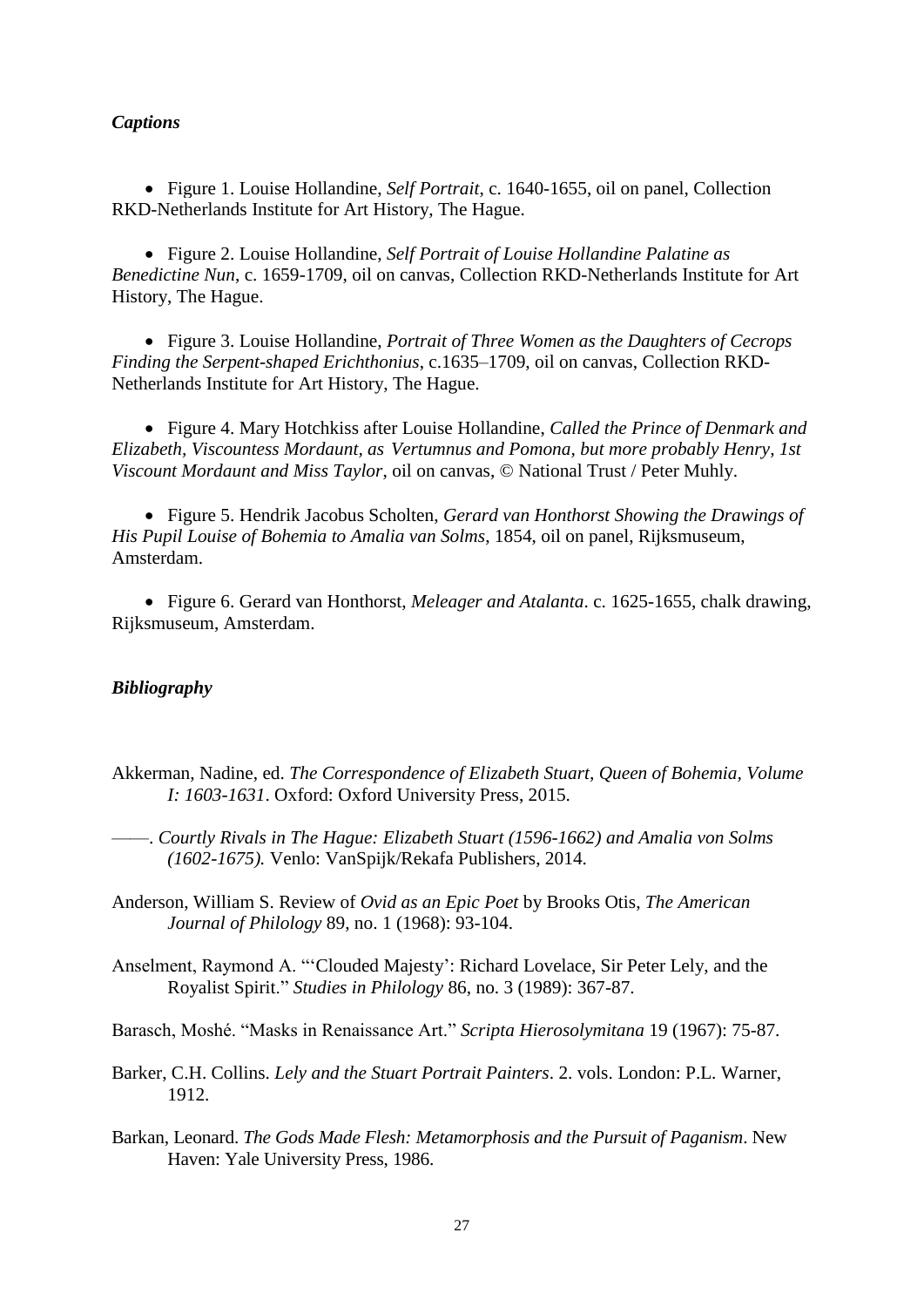- Beaumont, Francis and John Fletcher. *The Maid's Tragedy*. In *English Renaissance Drama: A Norton Anthology*. Eds. David Bevington. Lars Engle, Katharine Eisaman Maus, and Eric Ramussen, 1147-1212. London: W.W. Norton, 2002.
- Berry, Herbert and E. K. Timings. "Lovelace at Court and a Version of Part of His 'The Scrutinie'." *Modern Language Notes* 69, no. 6 (1954): 396-98.
- Bok, Marten Jan. "Biographies." In *Masters of Light: Dutch Painters in Utrecht During the Golden Age*. Eds. Joaneath A. Spicer and Lynn Federle Orr, 370-93. New Haven: Yale University Press, 1997.
- Broomhall, Susan and Jacqueline Van Gent. "Converted Relationships: Re-negotiating Family Status after Religious Conversion in the Nassau Dynasty." *Journal of Social History* 47, no. 3 (2014): 647-72.
- ——. "The Queen of Bohemia's Daughter: Managing Rumour and Reputation in a Seventeenth-Century Dynasty." In *Fama and her Sisters: Gossip and Rumour in Early Modern Europe*. Eds. Claire Walker and Heather Kerr, 161-85. Turnhout: Brepols Publishers, 2015.
- Brown, Christopher. *Utrecht Painters of the Dutch Golden Age*. London: National Gallery Publications, 1997.
- Brown, Sarah Annes. "Arachne's Web: Intertextual Mythography and the Renaissance Actaeon." In *The Renaissance Computer: Knowledge Technology in the First Age of Print*. Eds. Neil Rhodes and Jonathan Sawday, 120–34. London: Routledge, 2000.

——. *Ovid: Myth and Metamorphosis*. London: Bristol Classical Press, 2005.

- B[utler], A[lban]. *A Short Account of the Life and Virtues of the Venerable and Religious Mother Mary of the Holy Cross, Abbess of the English Poor Clares at Rouen*. London, 1767.
- Costello, Louisa Stuart. *Memoirs of Eminent Englishwomen*. 4 vols. London: Richard Bentley, 1844.
- Depping, Guillaume. "La Princesse Louise-Hollandine: Abbesse de Maubuisson, et son Frère, le Prince Édouard, Palatin du Rhin (1622)." *Bulletin historique et littéraire* 24, no. 9 (1875): 421-25.
- Donne, John. *The Complete Poems of John Donne*. Ed. Robin Robbins. Rev. ed. London: Routledge, 2010.
- Fantham, Elaine. *Ovid's Metamorphoses*. Oxford: Oxford University Press, 2004.
- Farmer, Norman K., Jr. *Poets and the Visual Arts in Renaissance England*. Austin: University of Texas Press, 1984.
- Feldherr, Andrew. *Playing Gods: Ovid's Metamorphoses and the Politics of Fiction*. Princeton: Princeton University Press, 2010.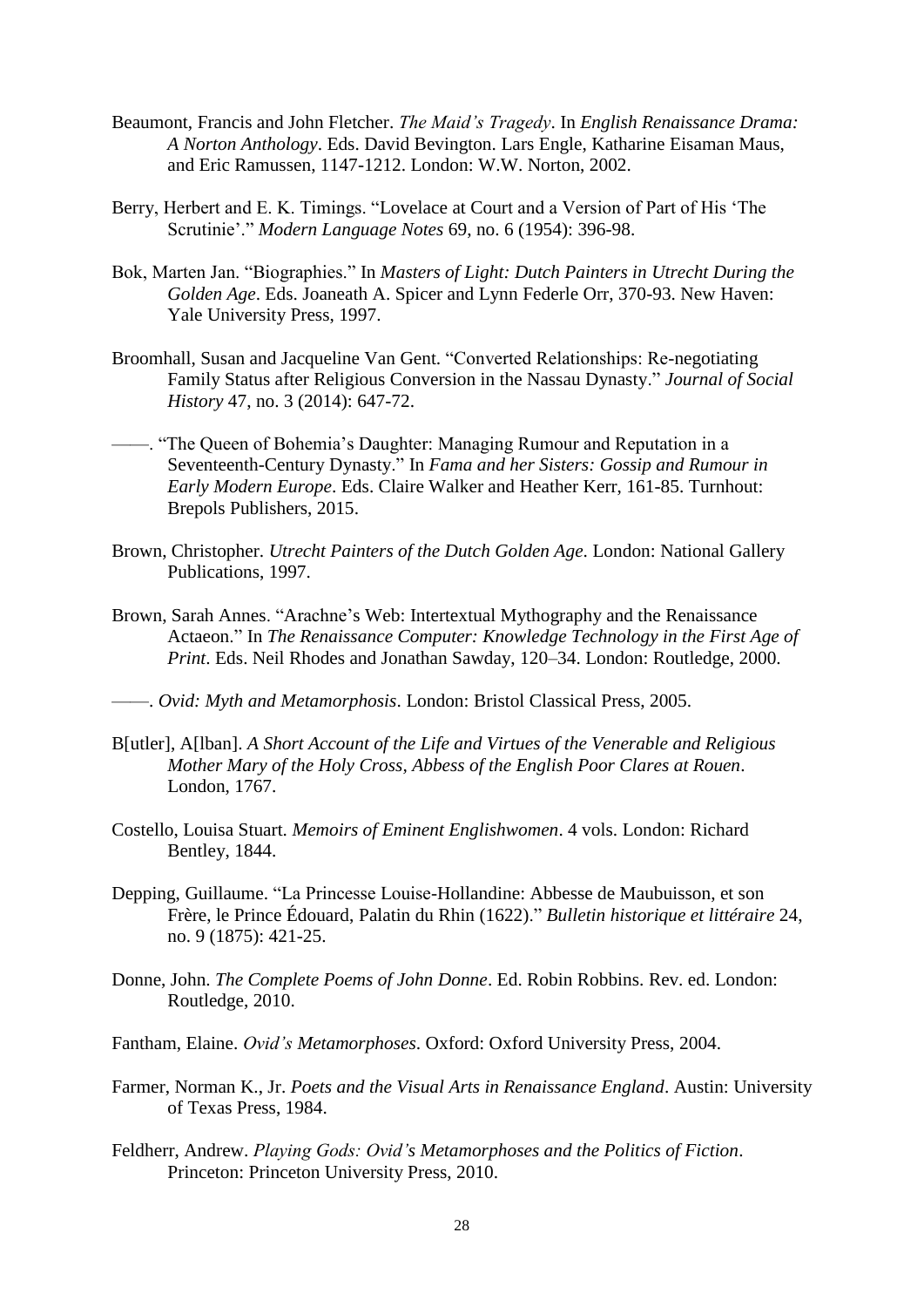- Gentilcore, Roxanne. "The Landscape of Desire: The Tale of Pomona and Vertumnus in Ovid's *Metamorphoses.*" *Phoenix* 49, no. 2 (1995): 110-20.
- Georgievska-Shine, Aneta. "From Ovid's Cecrops to Rubens's City of God in *The Finding of Erichthonius*." *The Art Bulletin* 86, no. 1 (2004): 58-74.
- **——** and Larry Silver. *Rubens, Velàzquez, and the King of Spain*. Farnham: Ashgate, 2014.
- Hammond, Gerald. "Richard Lovelace and the Uses of Obscurity." "*Proceedings of the British Academy* 71 (1985): 203-34.
- Hanover, Sophia of. *Memoirs (1630-80)*. Trans. Sean Ward. Toronto: Centre for Reformation and Renaissance Studies, 2013.
- Hardy, Clara Shaw. "Ecphrasis and the Male Narrator in Ovid's Arachne." *Helios* 22, no. 2 (1995): 140-47.
- Harris, Frances. "An Ambivalent Image: Lely's Double-Portrait of Charles I and the Duke of York." *The Burlington Magazine* 149, no. 1248 (2007): 180-82.
- Harvey, Elizabeth D. *Ventriloquized Voices: Feminist Theory and Renaissance Texts*. London: Routledge, 1992.
- Held, Julius S. "The Daughters of Cecrops." In *Rubens and his Circle*. Eds. Anne W. Lowenthal, David Rosand, and John Walsh, Jr., 156-65. Princeton: Princeton University Press, 1982.
- Honig, Elizabeth Alice. "The Art of Being 'Artistic': Dutch Women's Creative Practices in the 17th Century." *Woman's Art Journal* 22, no. 2 (2001): 31-39.
- Johnson, Patricia J. *Ovid before Exile: Art and Punishment in the Metamorphoses.* Madison: University of Wisconsin Press, 2008.
- Johnson, W. R. "Vertumnus in Love." *Classical Philology* 92, no. 4 (1997): 367-75.
- Jones, Ann Rosalind and Peter Stallybrass. *Renaissance Clothing and the Materials of Memory.* Cambridge: Cambridge University Press, 2000.
- Joplin, Patricia Klindienst. "The Voice of the Shuttle Is Ours." *Stanford Literature Review* 1, no. 1 (1984): 25-53.
- Judson, J. Richard. *Gerrit van Honthorst: A Discussion of his Position in Dutch Art.* The Hague: Martinus Nijhoff, 1956.
- —— and Rudolf E.O. Ekkart. *Gerrit van Honthorst, 1592-1656.* Doornspijk: Davaco, 1999.
- Keblusek, Marika. "The Bohemian Court at The Hague." In *Princely Display: The Court of Frederik Hendrik of Orange and Amalia van Solms*. Eds. Marika Keblusek and Jori Zijlmans, 47-57. The Hague: Historical Museum. 1997.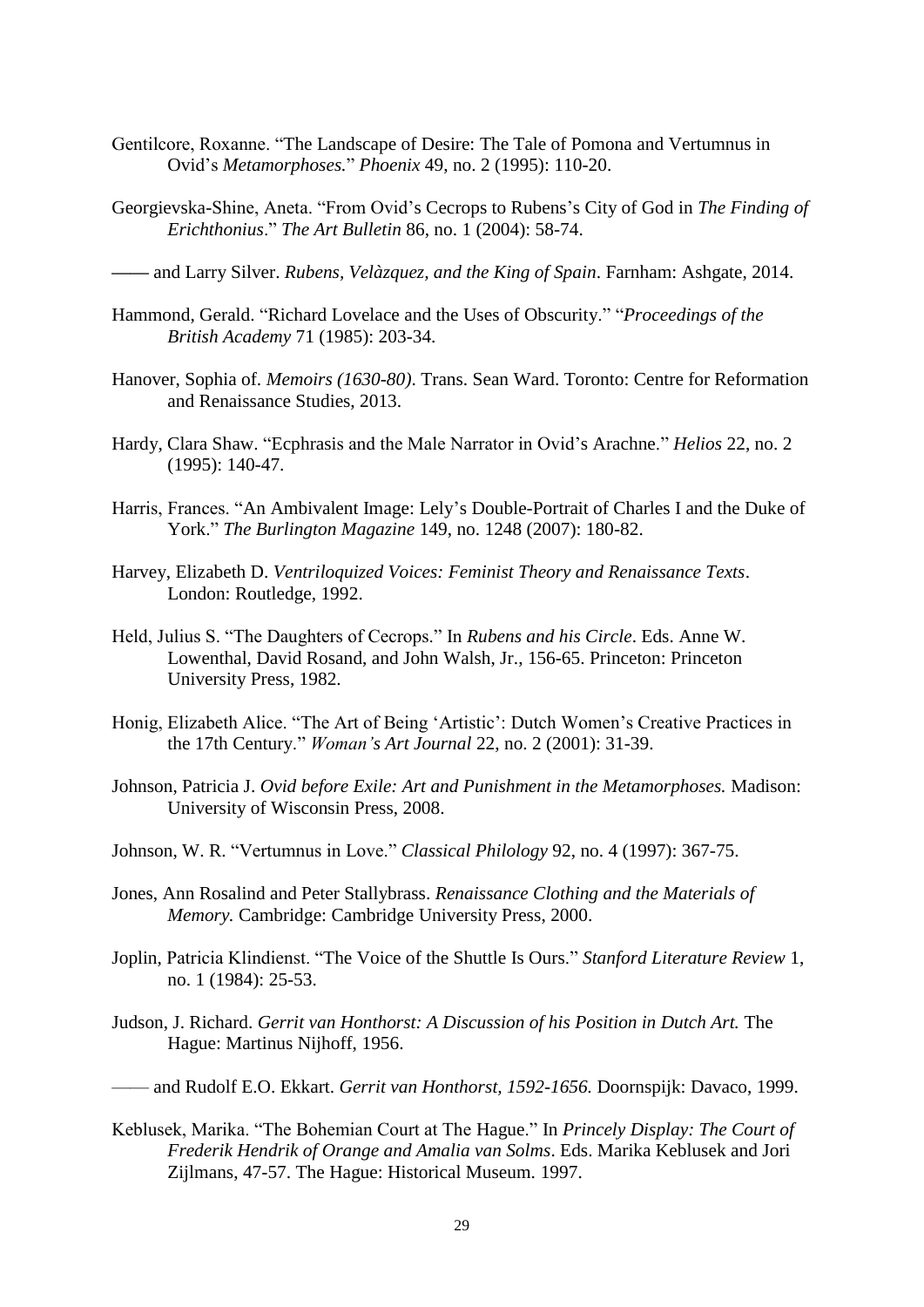- Keith, A.M. *The Play of Fictions: Studies in Ovid's Metamorphoses Book 2*. Ann Arbor: University of Michigan Press, 1992.
- Kerstjens, Christopher A. "A Princely Painter: Princess Louise Hollandine of the Palatinate, Abbess of Maubuisson." *The Court Historian* 4 (1999): 161-66.
- Kruger, Kathryn Sullivan. *Weaving the Word: The Metaphorics of Weaving and Textual Production*. Selinsgrove: Susquehanna University Press, 2001.
- Labordus, Jorunn. "Gerard van Honthorst en zijn prinsessen." In *Vrouwen en Kunst in de Republiek: Een Overzicht*. Eds. Els Kloek, Catherine Peters Sengers, and Esther Tobé, 79-88. Hilversum: Verloren, 1998.
- Lateiner, Donald. "Mythic and Non-Mythic Artists in Ovid's *Metamorphoses*." *Ramus* 13, no. 1 (1984): 1-30.
- Littlefield, David J. "Pomona and Vertumnus: A Fruition of History in Ovid's *Metamorphoses*." *Arion: A Journal of Humanities and the Classics* 4, no. 3 (1965): 465-73.
- Lovelace, Richard. *Lucasta: Epodes, Odes, Sonnets, Songs, &c*. London, 1649.

——. *Lucasta: Posthume Poems of Richard Lovelace.* London, 1659.

- Loxley, James. "Poetry, Portraiture and Praise: Suckling and Van Dyck, Lovelace and Lely." *The Seventeenth Century* 32, no. 4 (2017): 351-69.
- Lyly, John. *Campapse*. In *Selected Prose and Dramatic Work*. Ed. Leah Scragg, 67-129. 1997; Manchester: Fyfield Books, 2003.
- MacKenzie, Niall. "Jane Barker, Louise Hollandine of the Palatinate and 'Solomons Wise Daughter'." *The Review of English Studies* n.s. 58, no. 233 (2007): 64-72.
- McDowell, Nicholas. *Poetry and Allegiance in the English Civil Wars*. Oxford: Oxford University Press, 2008.
- Memegalos, Florence S*. George Goring (1608-1657): Caroline Courtier and Royalist General*. Aldershot: Ashgate, 2007.
- Meynell, Alice, ed. *The Flower of the Mind: A Choice among the Best Poems*. London: Grant Richards, 1897.
- Millar, Oliver. "Charles I, Honthorst, and Van Dyck." *The Burlington Magazine* 96, no. 611 (1954): 36-42.
- Miller, Nancy K. "Arachnologies: The Woman, the Text and the Critic." In *The Poetics of Gender*. Ed. Nancy K. Miller, 270-95. New York: Columbia University Press, 1986.

Morrah, Patrick. *Prince Rupert of the Rhine*. London: Constable, 1976.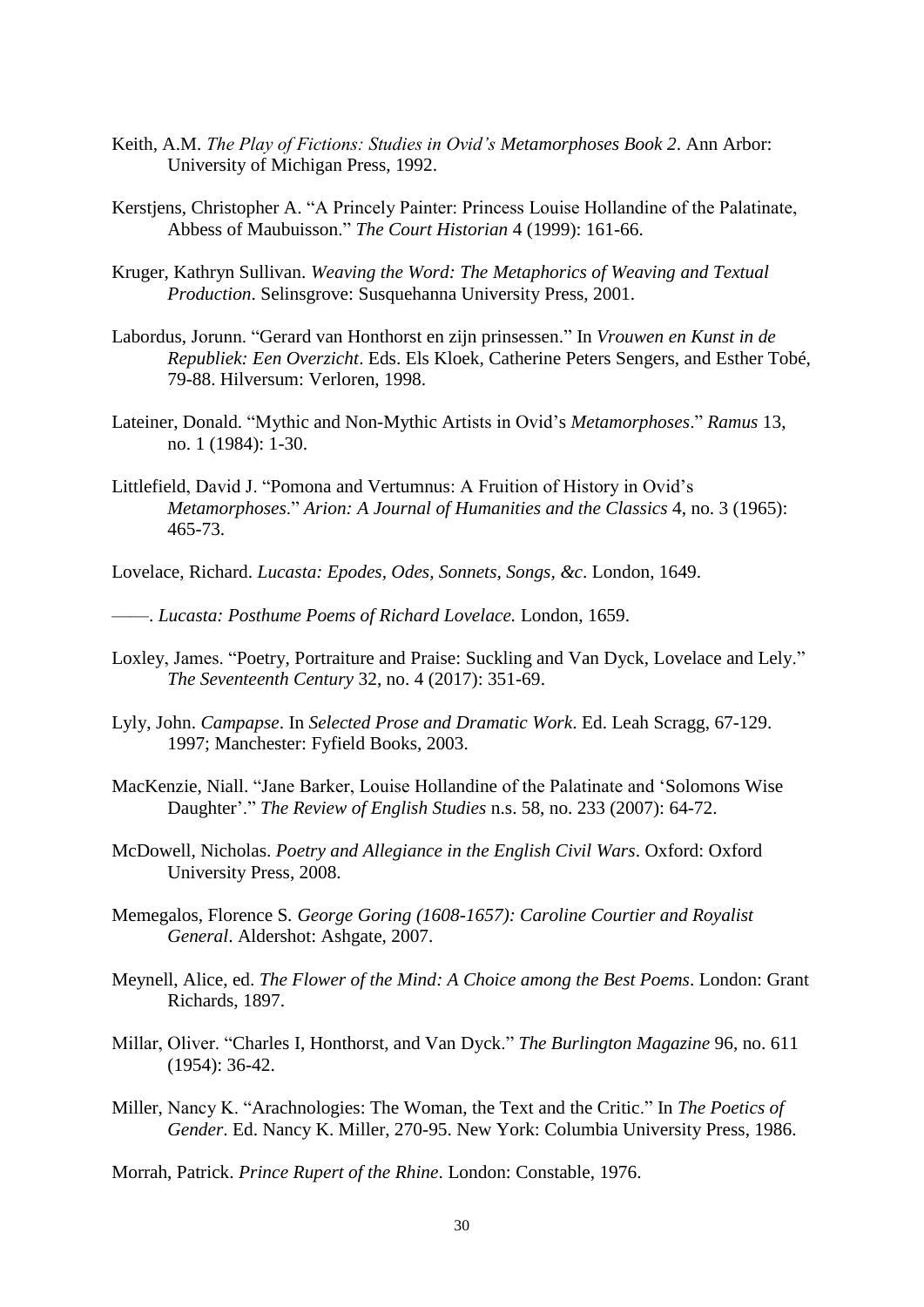- *Musarum Oxoniensium Charisteria pro Serenissima Regina Maria*. STC 19038. London, 1639.
- Myers, K. Sara. "*Ultimus Ardor*: Pomona and Vertumnus in Ovid's *Met*. 14.623-771." *The Classical Journal* 89, no. 3 (1994): 225-50.
- Nolan, Patrick. *The Irish Dames of Ypres: Being a History of the Royal Irish Abbey of Ypres*. Dublin: Browne and Nolan, 1908.
- Oliensis, Ellen. "The Power of Image-Makers: Representation and Revenge in Ovid *Metamorphoses* 6 and *Tristia* 4." *Classical Antiquity* 23, no. 2 (2004): 285-321.
- Osborn, James M. "Thomas Stanley's Lost 'Register of Friends'." *The Yale University Library Gazette* 32, no. 4 (1958): 122-47.
- Ovid. *Metamorphoses, Books I-VIII*. Loeb Classical Library. Trans. Frank Justus Miller. Rev. G.P. Goold. 1977; Cambridge, MA: Harvard University Press, 2004.
- ——. *Metamorphoses, Books IX-XV*. Loeb Classical Library. Trans. Frank Justus Miller.Rev. G.P. Goold. 1916; Cambridge, MA, 1999.
- Pace, Claire. "'Delineated Lives': Themes and Variations in Seventeenth-Century Poems about Portraits." *Word and Image* 2, no. 1 (1986): 1-17.
- Pal, Carol. *Republic of Women: Rethinking the Republic of Letters in the Seventeenth Century.* Cambridge: Cambridge University Press, 2012.
- Pincombe, Michael. *The Plays of John Lyly: Eros and Eliza*. Manchester: Manchester University Press, 1996.
- Potter, Lois. *Secret Rites and Secret Writing: Royalist Literature, 1641-1660*. Cambridge: Cambridge University Press, 1989.
- Revard, Stella. "Thomas Stanley and 'A Register of Friends'." In *Literary Circles and Cultural Communities in Renaissance England*. Eds. Claude J. Summers and Ted-Larry Pebworth, 148-72. Columbia: University of Missouri Press, 2000.
- Robertson, Randy. *Censorship and Conflict in Seventeenth-Century England: The Subtle Art of Division*. University Park: The Pennsylvania State University Press, 2009.
- Rohr, Alheidis von. "Peint par Madame l'abesse, Louise Hollandine Prinzessin von der Pfalz (1622-1709)." *Niederdeutsche Beiträge zur Kunstgeschichte* 28 (1989): 143-60.
- Spilbeeck, I. van. "Louise Hollandine: Princesse Palatine de Bavière, Abbesse de Maubuisson, de l'ordre de Citeaux." *Précis historiques* 34 (1885): 201-17.
- Stechow, Wolfgang. "The Finding of Erichthonius: An Ancient Theme in Baroque Art." In *Latin American Art and the Baroque Period in Europe: Studies in Western Art*. Vol. 3. Eds. Millard Meiss et al., 27-35. Princeton: Princeton University Press, 1963.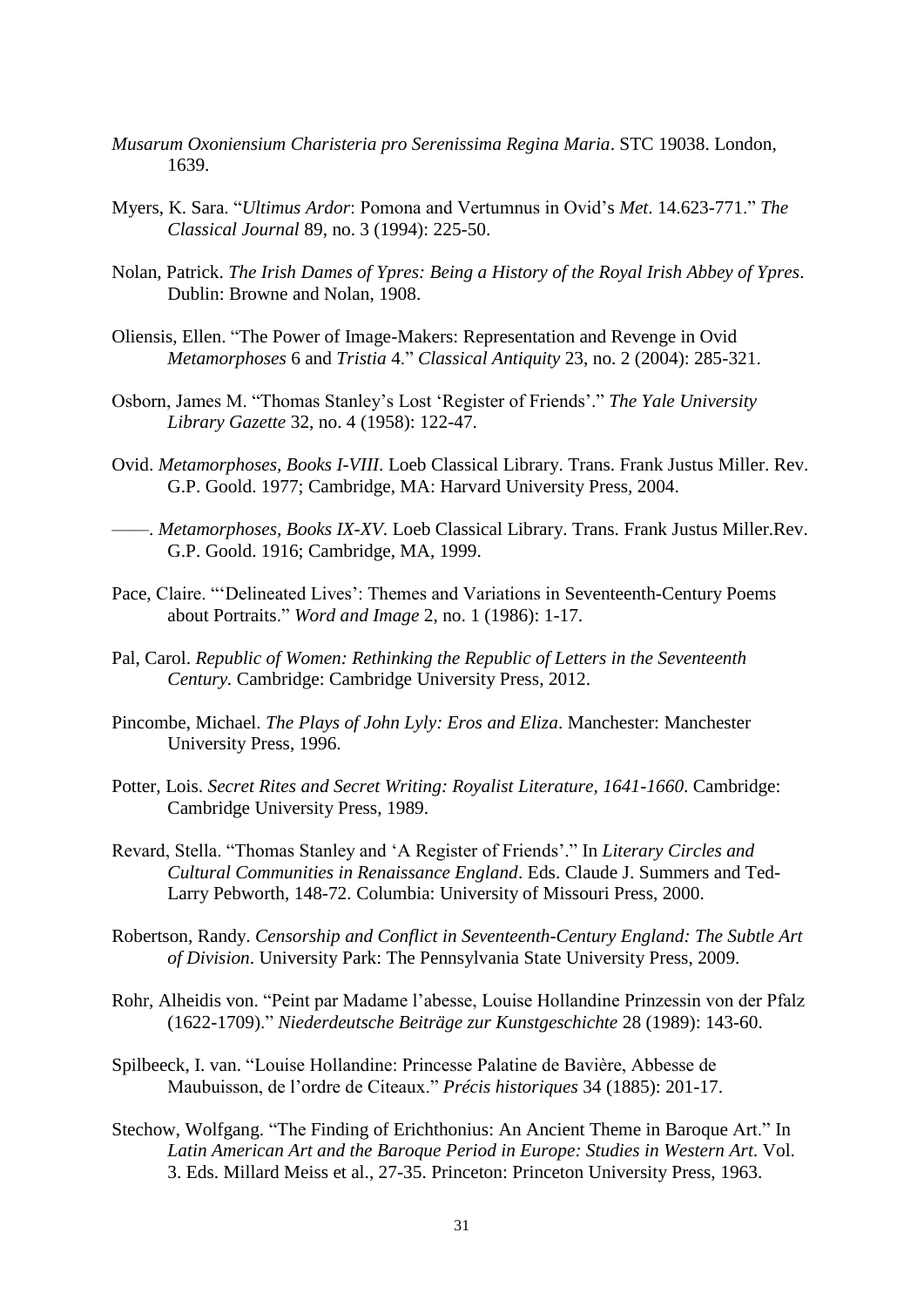Tatham, John. *Ostella; Or, The Faction of Love and Beauty Reconcil'd.* London, 1650.

- Wendland, Anna "Pfalzgraf Eduard und Prinzessin Luise Hollandine, zwei Konvertiten des Kurhauses Pfalz-Simmern." *Neue Heidelberger Jahrbücher* 16 (1910): 43-80.
- Wheeler, Stephen M. *Narrative Dynamics in Ovid's Metamorphoses.* Tübingen: Gunter Narr, 2000.
- Wilkinson, C.H., ed. *The Poems of Richard Lovelace*. 1930; Oxford: Oxford University Press, 1953.

Wood, Anthony à. *Athenae Oxonienses*. London, 1692.

<sup>2</sup> For a succinct overview of the Bohemian exile court's existence in The Hague, see Keblusek,

"Bohemian Court."

**.** 

<sup>3</sup> See, for example, Broomhall and Van Gent, "Converted Relationships," 659-63 and Broomhall and Van Gent, "Queen of Bohemia's Daughter."

<sup>4</sup> For Louise Hollandine's biographical details, I have relied primarily on: Kerstjens, "Princely Painter"; Rohr, "Peint par Madame"; and Keblusek, "Bohemian Court," 50-53. Earlier accounts of Louise Hollandine's life include: Spilbeeck, "Louise Hollandine"; Depping, "La Princesse"; Butler, *Short Account*, 24-28; Costello, *Memoirs*, II, 139-41; Nolan, *Irish Dames*, 118-21; and Wendland, "Pfalzgraf Eduard."

<sup>5</sup> Hanover, *Memoirs*, 23, 43.

<sup>6</sup> For a comprehensive list of works attributed to Louise Hollandine, see Rohr, "Peint par Madame," 155-60. Here and throughout this essay I have silently regularized capitalization, orthography, and italicization in early modern titles.

<sup>7</sup> Loxley, "Poetry, Portraiture," 355; McDowell, *Poetry and Allegiance*, 115. Although Lovelace's *Lucasta* was not licensed for publication until early 1648, it has been argued that "[w]e have good reason to assume a *terminus ad quem* of the final months of 1647" for the work, meaning that "Princesse Löysa Drawing" was in all likelihood written prior to this date: McDowell, *Poetry and Allegiance*, 114. For further speculations on the timeline of *Lucasta*'s publication (and socio-political

<sup>&</sup>lt;sup>1</sup> MacKenzie, "Jane Barker," 64.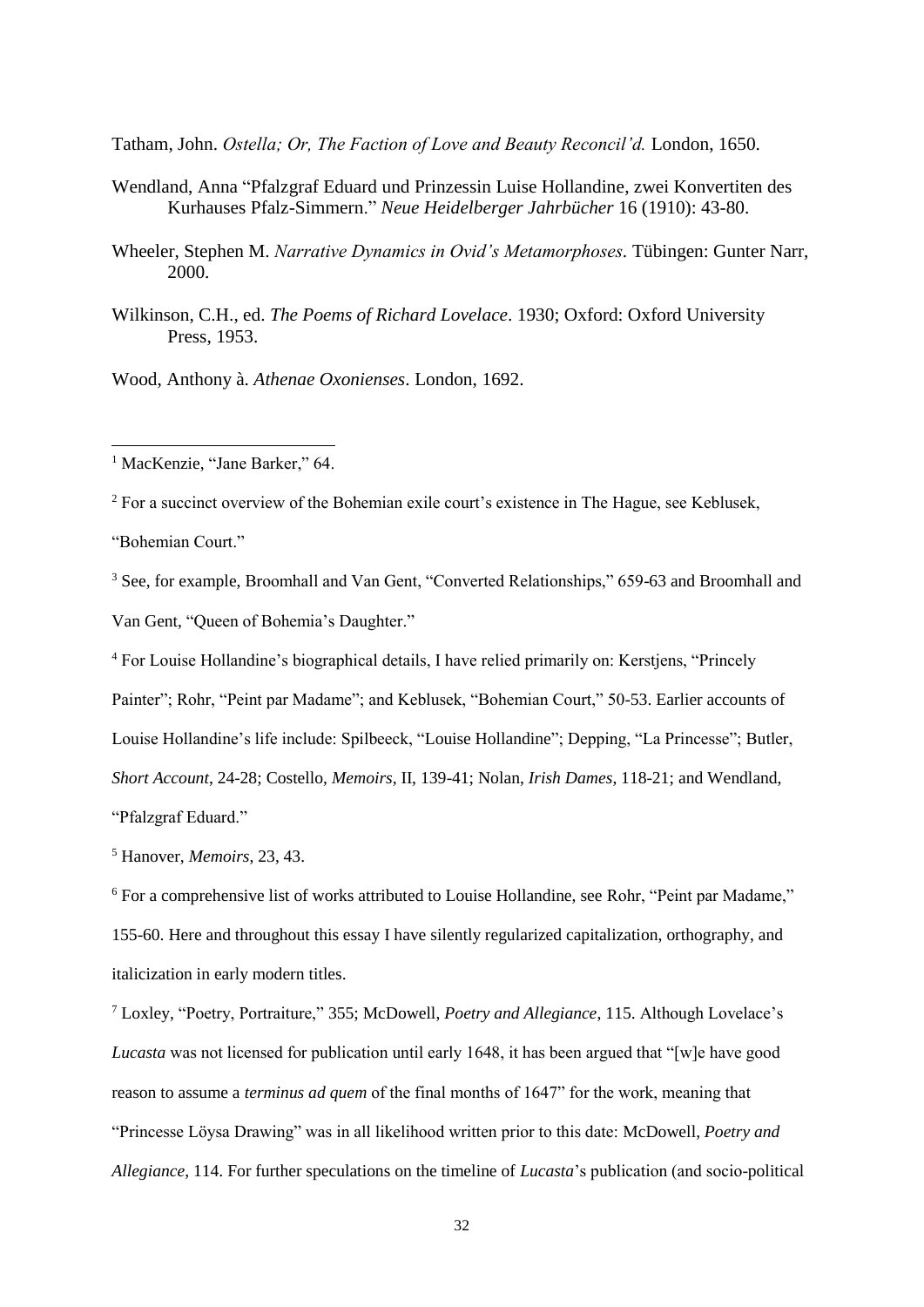backdrop), see Robertson, *Censorship and Conflict*, 70-99. Lovelace's charm and good looks attracted much early modern commentary. At the close of the seventeenth century, Wood reported that Lovelace had been "the most amiable and beautiful person that ever eye beheld, a person also of innate modesty, virtue and courtly deportment, which made him […] much admired and adored": *Athenae Oxonienses*, sig. L1<sup>r</sup> .

<sup>8</sup> "Princesse Löysa Drawing" has been regularly bypassed in  $20<sup>th</sup>$ - and  $21<sup>st</sup>$ -century century scholarship. To wit, one of the most sustained analyses that it has generated in the past 150 years or so is Alice Meynell's fleeting assessment of 1897 that Lovelace's "daunting" literary conceits render the poem a "very maze" with "little paths of verse and fancy turn[ing] in upon one another": Meynell, *Flower of the Mind*, 339. Another brief discussion (with the poem posited as a statement on "the transforming powers of art") can be found in Farmer, *Poets and the Visual*, 55. However, Farmer misreads the poem's mythological plot: as my subsequent analysis clarifies, his summative claim that the inscribed Louise Hollandine's "inventive recasting of […] Ovidian tales puts Venus' nose quite out of joint" is not strictly true.

9 Johnson, *Ovid before Exile*, 6.

1

<sup>10</sup> Lovelace, *Lucasta*, sig. C2<sup>r</sup> (line 51); Ovid, *Metamorphoses*, 6.131. My citations of "Princesse" Löysa Drawing" refer both to *Lucasta* (by signature) and to the transcription provided at this chapter's end (by line number).

<sup>11</sup> Akkerman, *Correspondence*, 48. For a more detailed expansion of this assessment, see Akkerman, *Courtly Rivals.*

<sup>12</sup> Pal, *Republic of Women*, 35.

<sup>13</sup> Honig, "Art of Being," 31.

<sup>14</sup> On van Honthorst's connection with Charles I, see Millar, "Charles I, Honthorst," 36-39.

<sup>15</sup> Barker, *Lely and the Stuart*, I, 60-61. Van Honthorst's artistic tutelage of various women is treated by Labordus, who includes some discussion of Louise Hollandine: "Gerard van Honthorst," 81-84. For the outlines of van Honthorst's biography, I have relied primarily on: Judson and Ekkart, *Gerrit*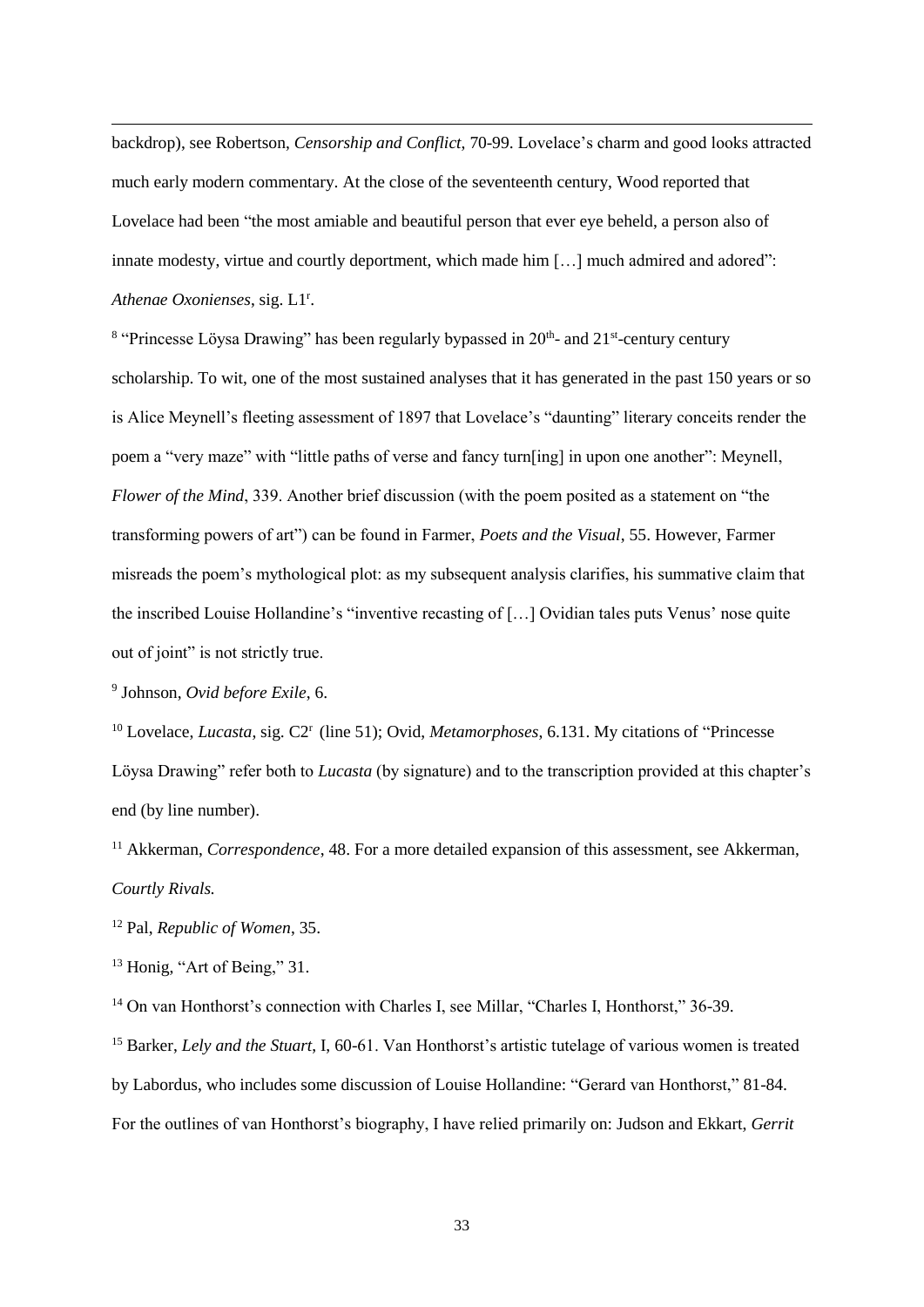*van Honthorst*, 1-46; Judson, *Gerrit van Honthorst*; Brown, *Utrecht Painters*, 62; and Bok, "Biographies," 382-83.

<sup>16</sup> Qtd. in Wilkinson, *Poems*, xvi.

<sup>17</sup> Qtd. in Wilkinson, *Poems*, xiii.

<sup>18</sup> Wilkinson, *Poems*, xiii.

1

<sup>19</sup> Wood, Athenae Oxonienses, sig. L1<sup>r</sup>.

<sup>20</sup> I cite "A Register of Friends" from the transcription provided in Osborn, "Thomas Stanley's," 136. For the broader context of Stanley's poem, see this source as well as Revard, "Thomas Stanley." Stanley's comments should not be taken to mean that Lovelace was unaffected by the English political upheavals of the 1640s. Indeed, he rather famously spent two separate stints imprisoned in England during this decade. However, the character and extent of his Royalism has been queried by contemporary scholars, most notably in Hammond, "Richard Lovelace."

<sup>21</sup> Lovelace, *Posthume Poems*, sig. I4<sup>r</sup> .

 $^{22}$  Tatham, *Ostella*, sig. M1<sup>v</sup>. Evidence for the pre-1645 date of this latter poem's composition is supplied in Wilkinson, *Poems*, xliii.

<sup>23</sup> Berry and Timings, "Lovelace at Court," 396.

<sup>24</sup> Wood, *Athenae Oxonienses*, sig. L1<sup>r</sup> .

<sup>25</sup> Memegalos, *George Goring*, 102. For this claim, see also Morrah, *Prince Rupert*, 102.

<sup>26</sup> Pace, "Delineated Lives," 1.

<sup>27</sup> Musarum Oxoniensium Charisteria, sig. bb1<sup>r</sup>. This elegiac tribute to Louise Hollandine's infant cousin was later reprinted in *Lucasta* (where it directly follows "Princesse Löysa Drawing"): sigs.  $C2^{\nu}$ -C4<sup>r</sup>.

<sup>28</sup> Hanover, *Memoirs*, 43-44. On Barker's poem, see MacKenzie, "Jane Barker."

<sup>29</sup> Farmer, *Poets and the Visual*, 57.

<sup>30</sup> Pace, "Delineated Lives," 12. For the relationship between Lely's *Double Portrait of Charles I and James, Duke of York* and Lovelace's "To My Worthy Friend Mr. Peter Lilly," see: Loxley, "Poetry,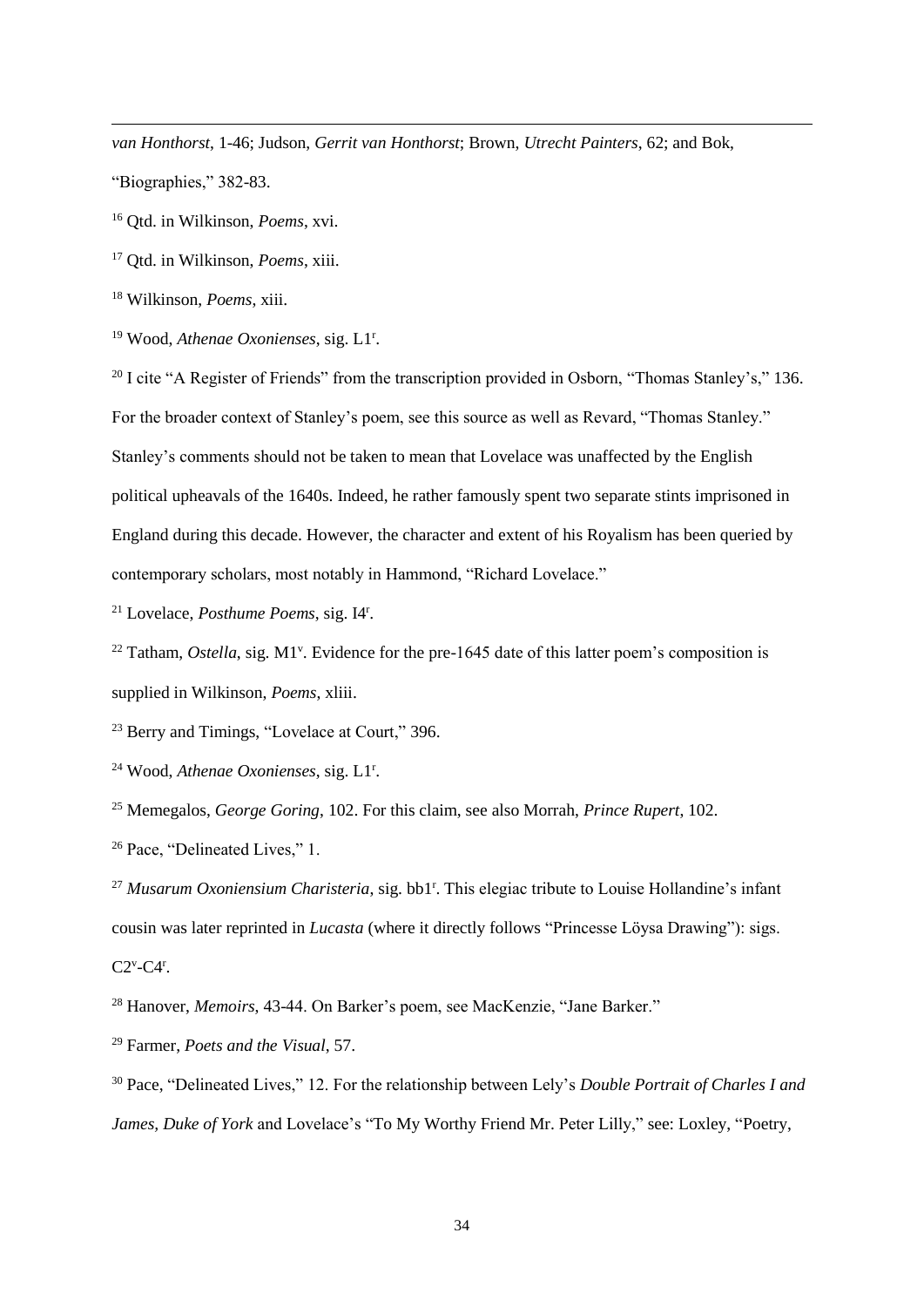Portraiture," 360-66; Potter, *Secret Rites*, 65-71; Farmer, *Poets and the Visual*, 57-58; and Anselment,

"Clouded Majesty." On the painting, see also Harris, "Ambivalent Image."

Judson, *Gerrit van Honthorst*, v.

The narrative of Arachne and Minerva seems to have held a particular fascination for Lovelace,

who would later rework it to different ends in another of his poems entitled "The Toad and Spyder":

Lovelace, Posthume Poems, sigs. D5<sup>r</sup>-D8<sup>v</sup>.

Ovid, *Metamorphoses*, 6.23.

- Ovid, *Metamorphoses*, 6.129-30.
- Johnson, *Ovid before Exile*, 7.
- Feldherr, *Playing Gods*, 60; Lateiner, "Mythic and Non-Mythic," 16.
- Fantham, *Ovid's Metamorphoses*, 54 (emphasis my own).

Brown, *Ovid*, 108.

- Anderson, Review of *Ovid*, 103.
- Anderson, Review of *Ovid*, 103.
- Lateiner, "Mythic and Non-Mythic," 15; Barkan, *Gods Made Flesh*, 4.
- Brown, "Arachne's Web," 121.
- Miller, "Arachnologies," 273.
- <sup>44</sup> Lateiner, "Mythic and Non-Mythic," 1.
- Johnson, *Ovid before Exile*, 27.
- Johnson, *Ovid before Exile*, 28-29.
- <sup>47</sup> Lovelace, *Lucasta*, sigs. C1<sup>r</sup>, C2<sup>r</sup> (lines 2, 4, 51, 50).
- <sup>48</sup> Lovelace, *Lucasta*, sig. C<sub>2</sub><sup>r</sup> (lines 52-53).
- <sup>49</sup> Lovelace, *Lucasta*, sig. C2<sup>r</sup> (line 42).
- Lovelace, *Lucasta*, sig. C2<sup>r</sup> (lines 46-47).
- Lovelace, *Lucasta*, sig. C2<sup>r</sup> (line 43).
- Oliensis, "Power of Image-Makers," 287; Lovelace, *Lucasta*, sig. C1<sup>r</sup> . (line 11).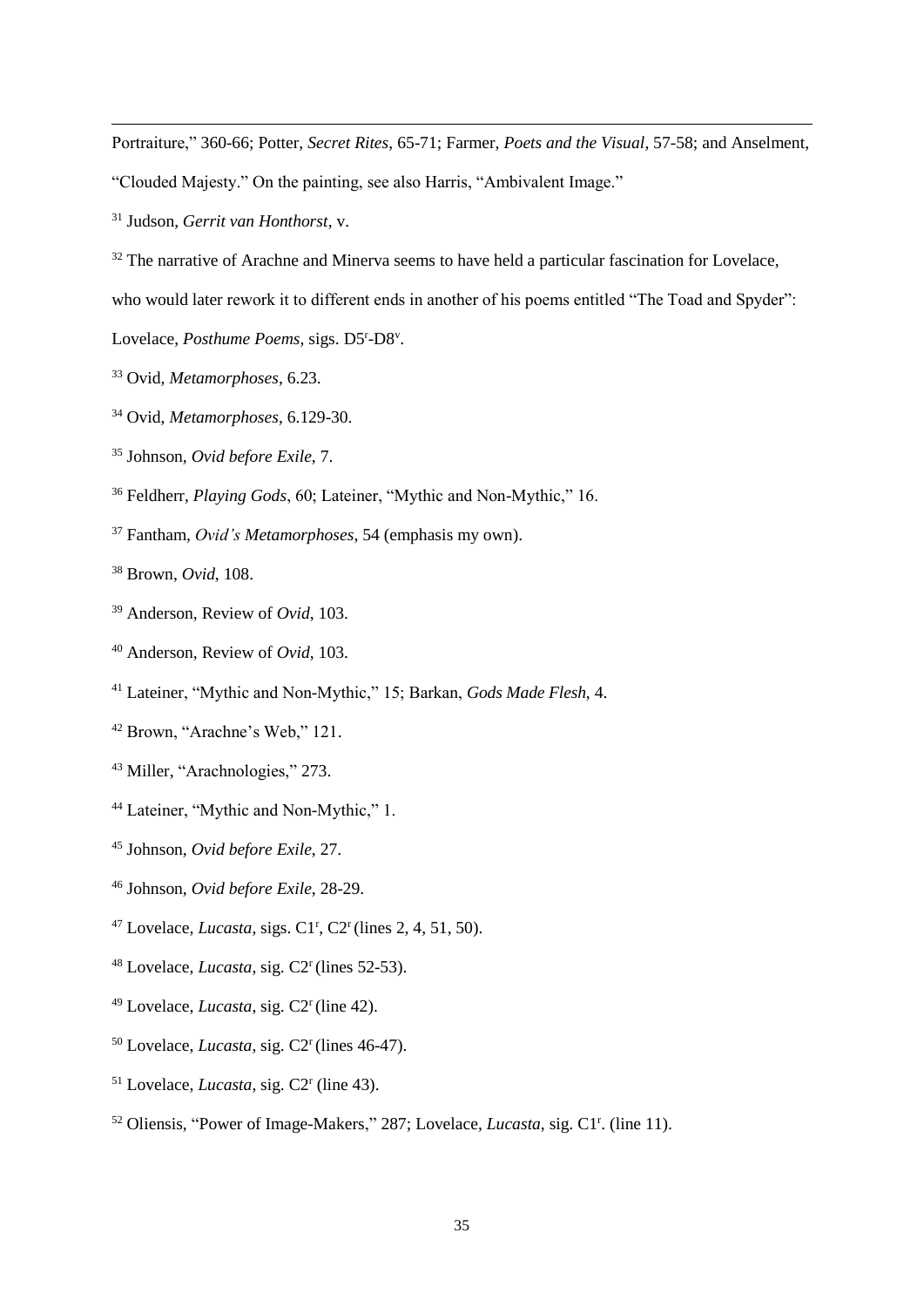<sup>53</sup> Joplin, "Voice of the Shuttle," 45. We may sense here an extension of wider-spread rhetorical conventions concerning patronage in seventeenth-century English literary culture: relevant examples exist in which a patron is flatteringly presented as having a special personal capacity to improve upon the flaws or shortcomings of inherited tradition. See, for example, "To Mrs Magdalen Herbert: Of St Mary Magdalen": Donne, *Complete Poems*, 489. I am grateful to Erin A. McCarthy for this reference. <sup>54</sup> Joplin, "Voice of the Shuttle," 26, 51.

- Miller, "Arachnologies," 272. See also Kruger, *Weaving the Word*, 53-86.
- Miller, "Arachnologies," 273, 272; Kruger, *Weaving the Word*, 58.
- Lovelace, *Lucasta*, sig. C1<sup>r</sup> (line 6).
- Lovelace, *Lucasta*, sig. C1<sup>r</sup> (lines 6, 8).
- <sup>59</sup> Lovelace, *Lucasta*, sigs. C1<sup>*r*</sup>-C1<sup>*v*</sup> (lines 14-16).
- Lovelace, *Lucasta*, sigs. C1<sup>v</sup> -C2<sup>r</sup> (lines 26, 20, 18, 29, 25, 35-37).
- Pal, *Republic of Women*, 25, 36 (emphasis my own).
- Pal, *Republic of Women*, 36.
- Qtd. in Pal, *Republic of Women*, 36.
- <sup>64</sup> Joplin, "Voice of the Shuttle," 48.
- Brown, *Ovid*, 117-18
- Brown, *Ovid*, 117.
- Joplin, "Voice of the Shuttle," 48.
- Jones and Stallybrass, *Renaissance Clothing*, 96.
- Hardy, "Ecphrasis," 142.
- Pincombe, *Plays of John Lyly*, 43.
- Lyly, *Campapse*, 3.3.9-24.
- Beaumont and Fletcher, *Maid's Tragedy*, 2.2.40.
- Beaumont and Fletcher, *Maid's Tragedy*, 2.2.62-63.
- Beaumont and Fletcher, *Maid's Tragedy*, 2.2.46-48.
- Beaumont and Fletcher, *Maid's Tragedy*, 2.2.49.